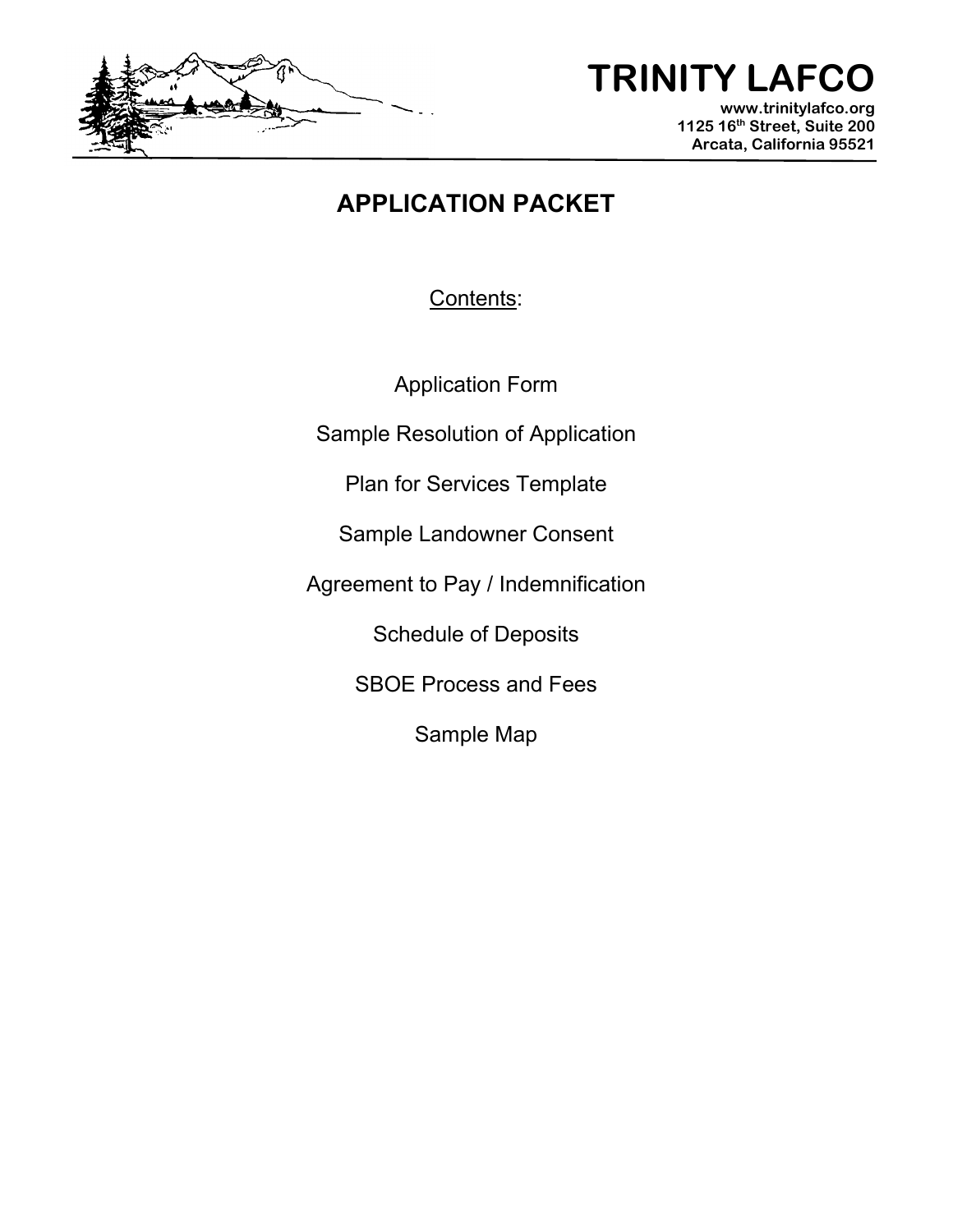

**TRINITY LAFCO** 

**www.trinitylafco.org 1125 16th Street, Suite 200 Arcata, California 95521**

### **APPLICATION FORM**

Please complete the following information to process an application under the Cortese-Knox-Hertzberg Local Government Reorganization Act of 2000 (indicate N/A if Not Applicable).

#### **TITLE OF PROPOSAL:**

#### **TYPE OF PROPOSAL**

| $\square$ Annexation | $\Box$ Sphere of Influence Amendment | □ District Dissolution    |
|----------------------|--------------------------------------|---------------------------|
| $\Box$ Detachment    | □ Out-of-Agency Service              | $\Box$ District Formation |

□ Consolidation Incorporation Incorporation Incorporation

 $\frac{1}{2}$  , and the set of the set of the set of the set of the set of the set of the set of the set of the set of the set of the set of the set of the set of the set of the set of the set of the set of the set of the set

 $\Box$  Latent Power Activation  $\Box$  Reorganization (involving an Annexation and Detachment(s)

#### **AGENCY CHANGES RESULTING FROM THIS PROPOSAL**

Agency or Agencies gaining territory:  $\mathcal{L}_\mathcal{L} = \{ \mathcal{L}_\mathcal{L} = \{ \mathcal{L}_\mathcal{L} = \{ \mathcal{L}_\mathcal{L} = \{ \mathcal{L}_\mathcal{L} = \{ \mathcal{L}_\mathcal{L} = \{ \mathcal{L}_\mathcal{L} = \{ \mathcal{L}_\mathcal{L} = \{ \mathcal{L}_\mathcal{L} = \{ \mathcal{L}_\mathcal{L} = \{ \mathcal{L}_\mathcal{L} = \{ \mathcal{L}_\mathcal{L} = \{ \mathcal{L}_\mathcal{L} = \{ \mathcal{L}_\mathcal{L} = \{ \mathcal{L}_\mathcal{$ Agency or Agencies losing territory:  $\mathcal{L}_\mathcal{L} = \{ \mathcal{L}_\mathcal{L} = \{ \mathcal{L}_\mathcal{L} = \{ \mathcal{L}_\mathcal{L} = \{ \mathcal{L}_\mathcal{L} = \{ \mathcal{L}_\mathcal{L} = \{ \mathcal{L}_\mathcal{L} = \{ \mathcal{L}_\mathcal{L} = \{ \mathcal{L}_\mathcal{L} = \{ \mathcal{L}_\mathcal{L} = \{ \mathcal{L}_\mathcal{L} = \{ \mathcal{L}_\mathcal{L} = \{ \mathcal{L}_\mathcal{L} = \{ \mathcal{L}_\mathcal{L} = \{ \mathcal{L}_\mathcal{$ 

#### **APPLICANT**

| Applicant/Agency       |  |
|------------------------|--|
| <b>Mailing Address</b> |  |
| City/State/Zip         |  |
| Telephone              |  |

#### **DESIGNATED CONTACT PERSON**

| Name/Title |  |
|------------|--|
| Telephone  |  |
| E-mail     |  |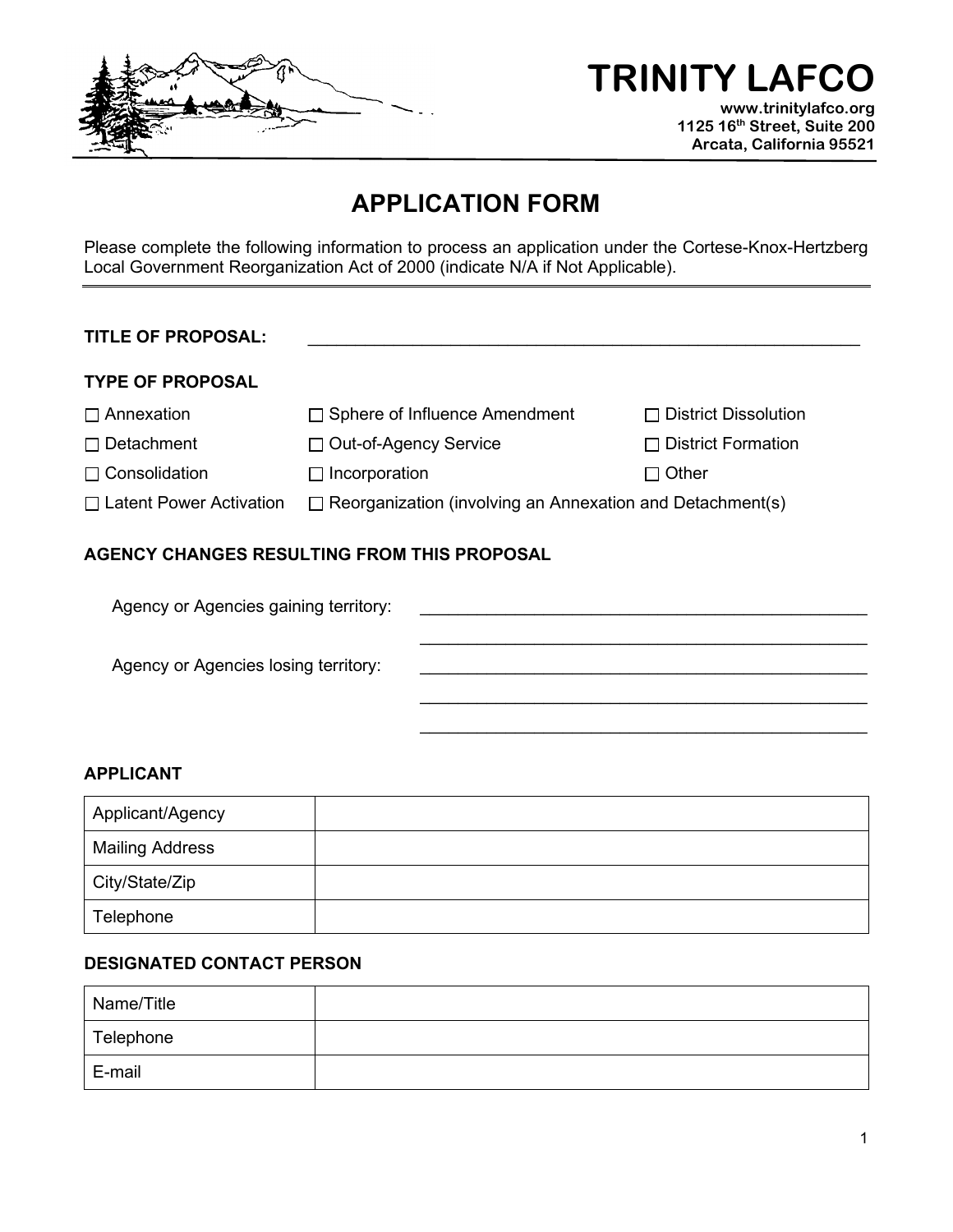#### **GENERAL INFORMATION**

Please provide project-related information for the following questions:

- 1. The principal reasons for the proposal: (Describe in detail use additional sheets if necessary)
- 2. The proposed action is requested to be made subject to the following terms and conditions:
- 3. The territory included in the proposal is:

 $\Box$  Inhabited (12 or more registered voters)

- $\Box$  Uninhabited (less than 12 registered voters)
- 4. What is the current population of the subject territory?
- 5. Does the application contain 100% written consent of each property owner in the subject territory?  $\Box$  Yes  $\Box$  No
- 6. Has the proposal been discussed with owners of neighboring properties? Has anyone expressed interest in participating in the proposal? Has anyone raised objections to the proposal?

#### **PROPOSAL BOUNDARY**

- 1. Explain how the boundaries of this proposal were determined:
- 2. Would this proposal create an island of non-agency territory?  $\Box$  Yes  $\Box$  No

If YES, please explain.

- 3. Is the proposal consistent with the sphere of influence of all affected agencies?  $\Box$  Yes  $\Box$  No
- 4. Total land area: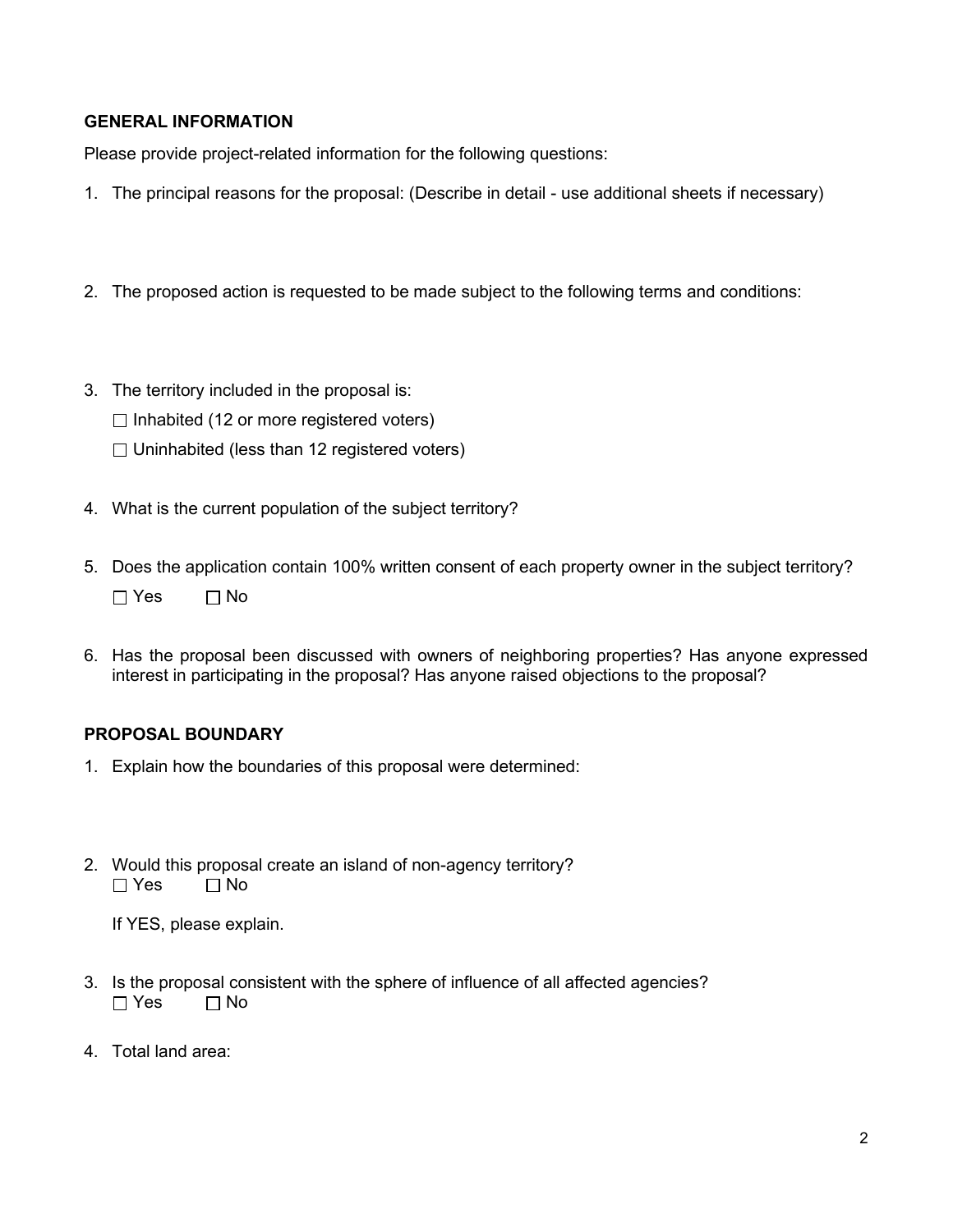#### **LAND USE INFORMATION**

1. List the affected Assessor Parcel Numbers, Owners of Record, and Parcel Sizes (attach separate sheet if necessary):

| <b>Assessor's Parcel Number (APN)</b> | <b>Owner of Record</b> | <b>Parcel Size (Acres)</b> |
|---------------------------------------|------------------------|----------------------------|
|                                       |                        |                            |
|                                       |                        |                            |
|                                       |                        |                            |
|                                       |                        |                            |

2. Describe existing land uses within the subject territory.

Has an application been filed for an underlying project (such as Development Plan, Conditional Use Permit, or Tentative Subdivision Map)?  $\Box$  Yes  $\Box$  No

If YES, please attach a Project Site Plan or Tentative Subdivision Map.

- 3. Will the proposal result in development of property now or in the near future? Describe the type of development proposed and the number of units or facilities.
- 4. If development is proposed, what discretionary approvals are needed? Be specific regarding General Plan amendments, zoning changes, subdivision maps, or conditional use permits.
- 5. Does the project involve agricultural or open space lands?

#### **PUBLIC SERVICES**

- 1. List those public services or facilities which will be provided to the subject territory as a result of the proposed action.
- 2. What effect will approval of this proposal have on the type or level of services within the subject territory?
- 3. Indicate which of these services or facilities will require main line extensions or facility upgrades in order to serve the subject territory.
- 4. Will the future delivery of services by any other public agency or service provider be affected by this proposal? If yes, list the agencies and indicate any comments received from these agencies.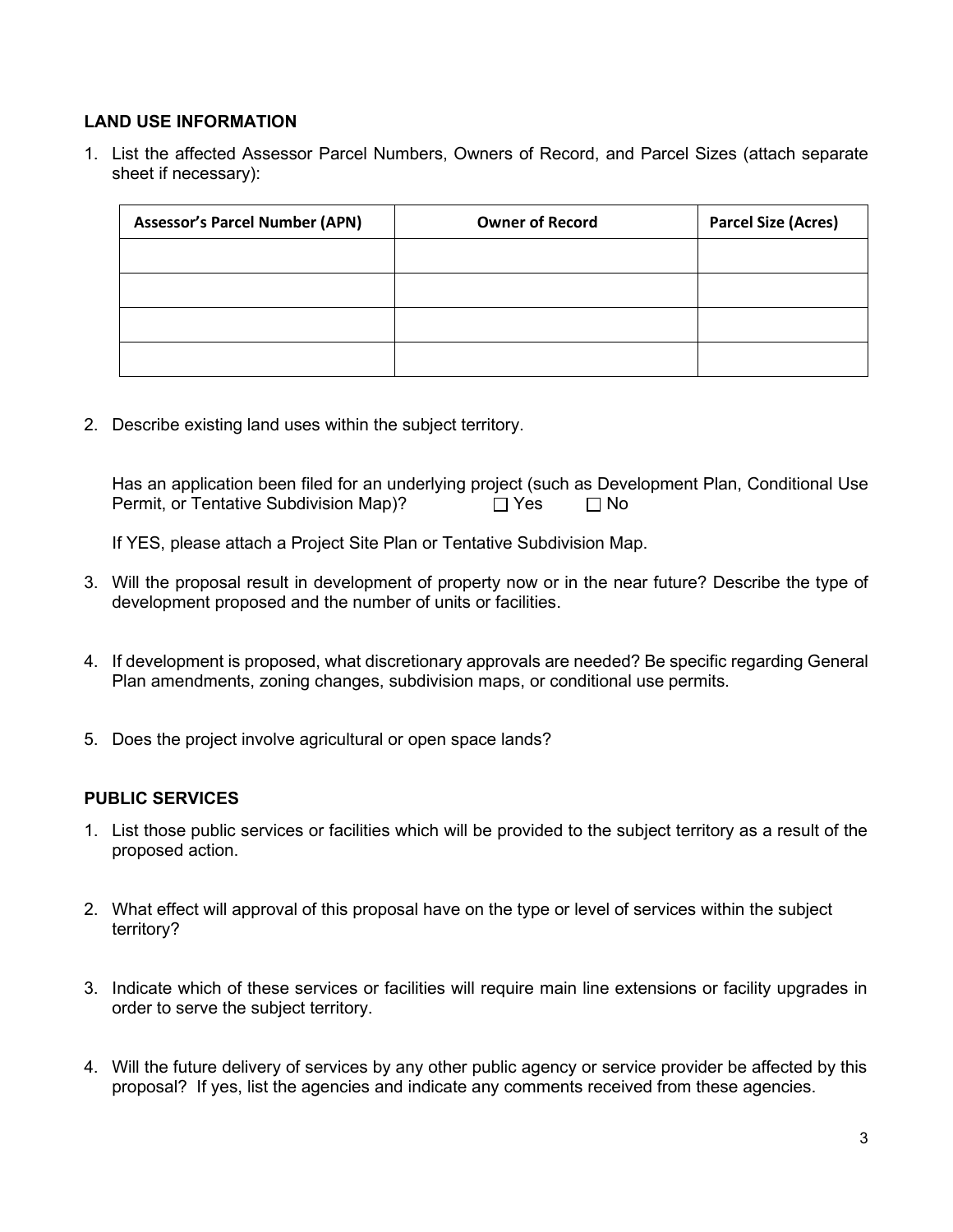#### **FINANCIAL INFORMATION**

- 1. How will public services be financed? List any assessments, taxes, fees or other charges to be extended or levied as part of this proposal. (Note: a fiscal analysis and/or projected budget may be required).
- 2. Will the annexed territory be liable for its share of existing bonded indebtedness?

 $\Box$  Yes  $\Box$  No

If YES, please explain.

- 3. Will the annexed territory be included within any particular Tax Division or Zone of the annexing territory? Please specify.
- 4. A Plan for Services explaining how the affected area will be served and financed by the applicant agency is included as Attachment .

#### **PROPERTY TAX EXCHANGE**

An agreement for property tax exchange (if relevant) must be in place prior to LAFCo approval. The Tax and Revenue Code requires negotiation of such an agreement to be completed within 60 days of its initiation or the LAFCo application is considered null and void. To assure satisfaction of this requirement, LAFCo requires applications to be accompanied by documentation that property tax negotiations have been completed. Please contact LAFCo if you have questions about this matter.

#### **ENVIRONMENTAL COMPLIANCE**

Copies of environmental documentation, pursuant to the California Environmental Quality Act (CEQA), prepared by the lead agency should be submitted with the application. Please include a copy of the Notice of Determination/Notice of Exemption showing the date filed with the County Clerk, and the environmental filing fee receipt from the California Department of Fish and Wildlife if required.

The following environmental document has been prepared:

- $\Box$  Statutory or Categorical Exemption
- □ Negative Declaration

 $\Box$  Environmental Impact Report  $\Box$  Other (please specify):

#### **NOTIFICATION**

Please indicate the names, addresses and telephone numbers of all Applicants, Applicant's Agents, and all affected Agencies who are to receive the hearing notice and the Executive Officer's Report:

| Name | <b>Mailing Address</b> | <b>Telephone/Email Address</b> |
|------|------------------------|--------------------------------|
|      |                        |                                |
|      |                        |                                |
|      |                        |                                |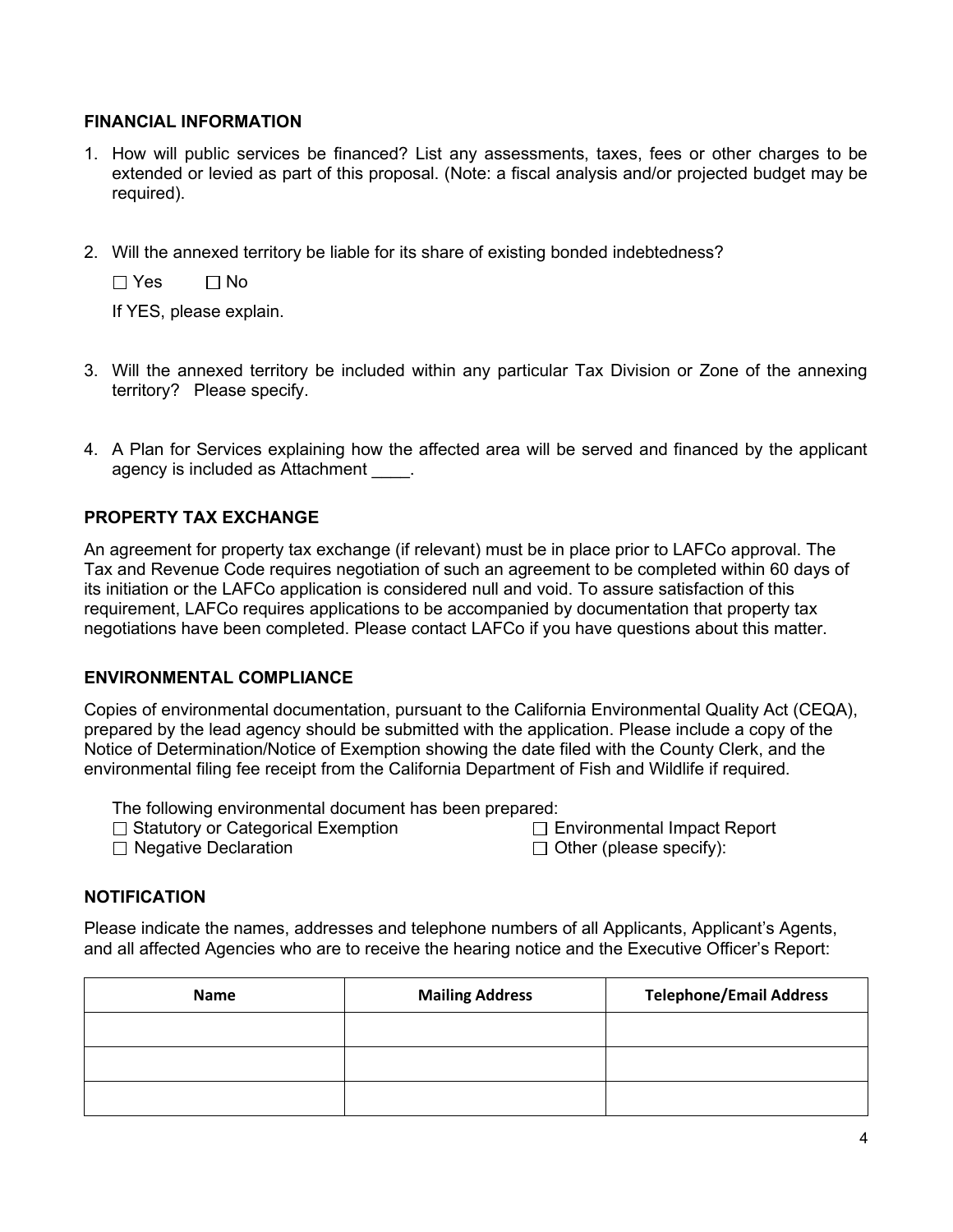(Attach a separate sheet if necessary.)

#### **SUBMITTALS**

In order for this application to be processed, the following information needs to be provided. Electronic copies are preferred.

- $\Box$  Signed copy of this Application Form
- □ Signed Resolution of Application of the affected agency (preferred); or a petition of landowners or registered voters making application to LAFCo (as appropriate)
- $\Box$  Plan for Services along with a schematic diagram of water, sewer and storm drainage systems (refer to Government Code (GOV) §56653; for Latent Power Activation refer to GOV §56824.12(a))
- $\Box$  Proposal map showing the subject territory and its relationship to the affected jurisdiction (and prepared to State Board of Equalization specifications)
- $\Box$  Vicinity Map (if not included on the proposal map)
- $\Box$  Metes and bounds description of the subject territory
- $\Box$  Project design maps (site plan, development plan, or subdivision map)
- $\Box$  Written permission from each affected property owner or signature form, (in order to be processed as a 100% consent proposal)
- $\Box$  Project environmental documents and Notice of Determination
- $\Box$  Property Tax Exchange Agreement (Revenue & Tax Code §99), if completed
- $\Box$  Agreement to Pay form, which includes an indemnification provision
- $\Box$  Filing and processing fees in accordance with the LAFCo Fee Schedule and the State Board of Equalization Fee Schedule

#### **DISCLOSURE REQUIREMENTS**

Pursuant to Government Code Sections 56700.1 and 81000 et seq., any person or group of persons acting in concert who directly or indirectly contribute \$1,000 or more in support of or in opposition to a change of organization or reorganization that has been submitted to Trinity LAFCo must comply with the disclosure requirements of the Political Reform Act of 1974 applicable to local initiative measures to be submitted to the electorate. These requirements contain provisions for making disclosures of contributions and expenditures at specified intervals. Additional information about the requirements pertaining to local initiative measures to be presented to the electorate can be obtained by calling the fair Political Practices Commission at (916) 322-5660.

#### **CERTIFICATION**

The undersigned hereby certifies that all LAFCo filing requirements will be met and that the statements made in this application are complete and accurate to the best of their knowledge.

 $\_$  , and the contribution of the contribution of  $\_$  . The contribution of  $\_$  ,  $\_$  ,  $\_$  ,  $\_$  ,  $\_$  ,  $\_$  ,  $\_$  ,  $\_$  ,  $\_$  ,  $\_$  ,  $\_$  ,  $\_$  ,  $\_$  ,  $\_$  ,  $\_$  ,  $\_$  ,  $\_$  ,  $\_$  ,  $\_$  ,  $\_$  ,  $\_$  ,  $\_$  ,  $\_$  ,  $\_$  ,

\_\_\_\_\_\_\_\_\_\_\_\_\_\_\_\_\_\_\_\_\_\_\_\_\_\_\_\_\_\_\_\_\_\_ \_\_\_\_\_\_\_\_\_\_\_\_\_\_\_\_\_\_\_\_\_\_\_\_\_\_\_

(Signature) (Date)

(Printed Name) (Title)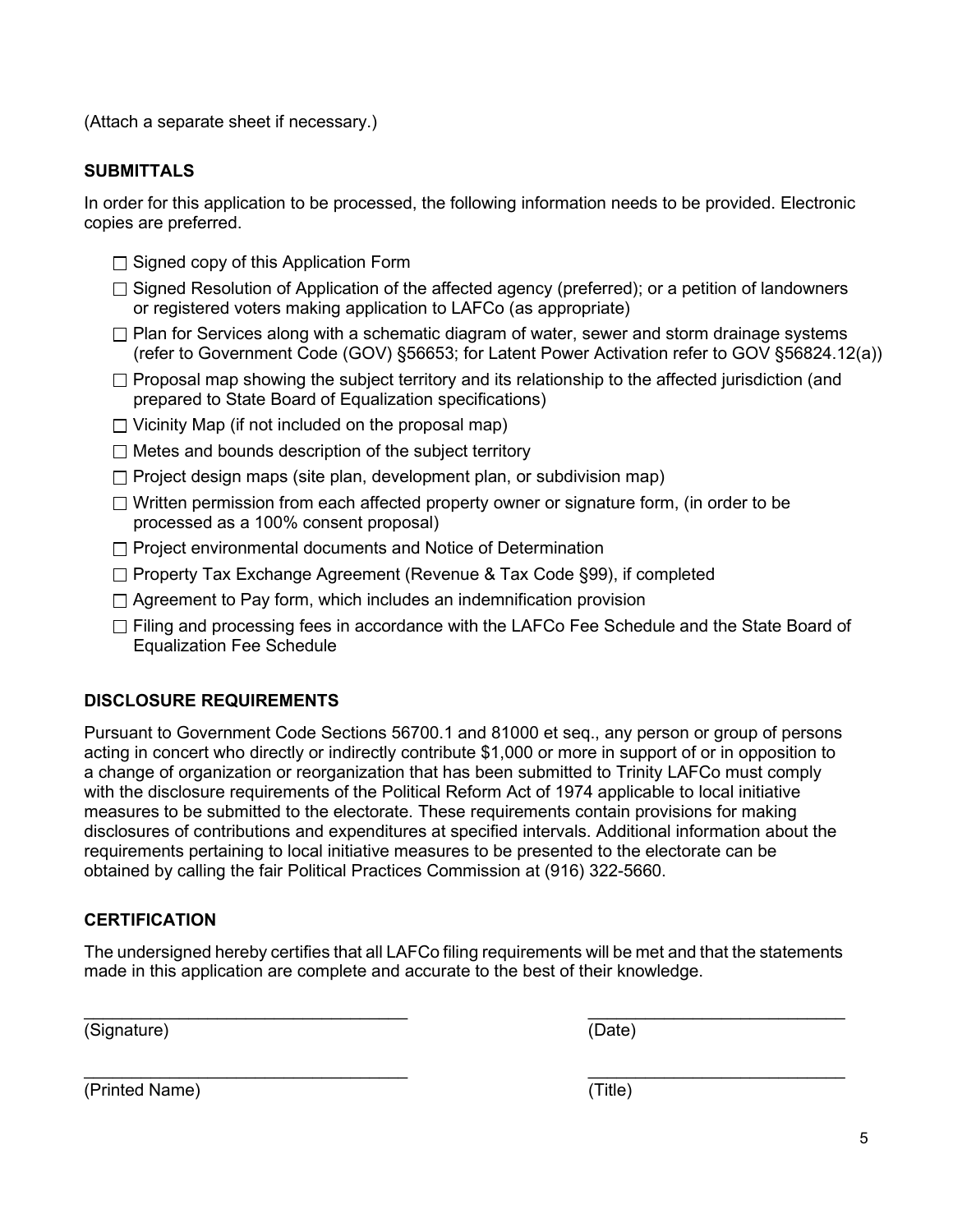### **SAMPLE RESOLUTION OF APPLICATION**

**Resolution No.** \_\_\_\_\_\_\_\_\_\_

#### **RESOLUTION OF APPLICATION BY THE**

**\_\_\_\_\_\_\_\_\_\_\_\_\_\_\_\_\_\_\_\_\_\_ DISTRICT**

#### **REQUESTING THE TRINITY LOCAL AGENCY FORMATION COMMISSION TAKE PROCEEDINGS FOR A CHANGE OF ORGANIZATON/REORGANIZATION CONSISTING OF**

**\_\_\_\_\_\_\_\_\_\_\_\_\_\_\_\_\_\_\_\_\_\_\_\_\_\_\_\_\_\_\_\_\_\_\_\_\_\_\_\_\_\_\_\_\_\_\_\_\_\_\_\_\_\_\_\_\_\_\_\_\_\_\_\_\_\_\_\_ (***short proposal name***)**

| <b>WHEREAS, the WHEREAS</b> |  |  | District desires to initiate proceedings pursuant to<br>Part 3 of the Cortese-Knox-Hertzberg Local Government Reorganization Act of 2000 (GOV §56000 et |  |                                                                   |  |  |
|-----------------------------|--|--|---------------------------------------------------------------------------------------------------------------------------------------------------------|--|-------------------------------------------------------------------|--|--|
|                             |  |  |                                                                                                                                                         |  | seg.) for a change of organization / reorganization consisting of |  |  |
|                             |  |  |                                                                                                                                                         |  |                                                                   |  |  |
|                             |  |  |                                                                                                                                                         |  |                                                                   |  |  |
|                             |  |  |                                                                                                                                                         |  |                                                                   |  |  |

(detailed project description, including *state the nature of the proposal and list all proposed changes of organization, e.g., annexation, detachment, consolidation, activation of latent powers, etc.*); and

 $\_$  ,  $\_$  ,  $\_$  ,  $\_$  ,  $\_$  ,  $\_$  ,  $\_$  ,  $\_$  ,  $\_$  ,  $\_$  ,  $\_$  ,  $\_$  ,  $\_$  ,  $\_$  ,  $\_$  ,  $\_$  ,  $\_$  ,  $\_$  ,  $\_$  ,  $\_$  ,  $\_$  ,  $\_$  ,  $\_$  ,  $\_$  ,  $\_$  ,  $\_$  ,  $\_$  ,  $\_$  ,  $\_$  ,  $\_$  ,  $\_$  ,  $\_$  ,  $\_$  ,  $\_$  ,  $\_$  ,  $\_$  ,  $\_$  ,

**WHEREAS,** a Notice of Intention to adopt this Resolution of Application has/has not been given to each agency required pursuant to GOV §56654; and

\_\_\_\_\_\_\_\_\_\_\_\_\_\_\_\_\_\_\_\_\_\_\_\_\_\_\_\_\_\_\_\_\_\_\_\_\_\_\_\_\_\_\_\_\_\_\_\_\_\_\_\_\_\_\_\_\_\_\_\_\_\_\_\_\_\_\_\_\_\_\_\_\_\_\_\_\_\_\_\_\_ \_\_\_\_\_\_\_\_\_\_\_\_\_\_\_\_\_\_\_\_\_\_\_\_\_\_\_\_\_\_\_\_\_\_\_\_\_\_\_\_\_\_\_\_\_\_\_\_\_\_\_\_\_\_\_\_\_\_\_\_\_\_\_\_\_\_\_\_\_\_\_\_\_\_\_\_\_\_\_\_\_  $\_$  ,  $\_$  ,  $\_$  ,  $\_$  ,  $\_$  ,  $\_$  ,  $\_$  ,  $\_$  ,  $\_$  ,  $\_$  ,  $\_$  ,  $\_$  ,  $\_$  ,  $\_$  ,  $\_$  ,  $\_$  ,  $\_$  ,  $\_$  ,  $\_$  ,  $\_$  ,  $\_$  ,  $\_$  ,  $\_$  ,  $\_$  ,  $\_$  ,  $\_$  ,  $\_$  ,  $\_$  ,  $\_$  ,  $\_$  ,  $\_$  ,  $\_$  ,  $\_$  ,  $\_$  ,  $\_$  ,  $\_$  ,  $\_$  ,

**WHEREAS,** the proposed \_\_\_\_\_\_\_\_\_\_\_\_\_\_\_\_\_\_\_\_\_\_\_\_\_\_\_\_ (*short proposal name*) is located

 $\_$  ,  $\_$  ,  $\_$  ,  $\_$  ,  $\_$  ,  $\_$  ,  $\_$  ,  $\_$  ,  $\_$  ,  $\_$  ,  $\_$  ,  $\_$  ,  $\_$  ,  $\_$  ,  $\_$  ,  $\_$  ,  $\_$  ,  $\_$  ,  $\_$  ,  $\_$  ,  $\_$  ,  $\_$  ,  $\_$  ,  $\_$  ,  $\_$  ,  $\_$  ,  $\_$  ,  $\_$  ,  $\_$  ,  $\_$  ,  $\_$  ,  $\_$  ,  $\_$  ,  $\_$  ,  $\_$  ,  $\_$  ,  $\_$  , (*detailed project location, including description of the boundaries of affected territory and communities or*  subdivisions involved) and a boundary map of the subject territory is set forth in Exhibit [15], attached hereto and incorporated herein by reference; and

**WHEREAS,** the subject territory contains approximately \_\_\_\_\_ registered voters and is inhabited/uninhabited (*i.e. 12 or more registered voters is inhabited*); and

**WHEREAS,** there is/is not 100% affected landowner consent for the proposed change of organization/reorganization; and

**WHEREAS,** the reason(s) for the proposed \_\_\_\_\_\_\_\_\_\_\_\_\_\_\_\_\_\_\_\_\_\_\_\_\_\_\_\_ *(short proposal name)* is/are as follows:

 $\_$  ,  $\_$  ,  $\_$  ,  $\_$  ,  $\_$  ,  $\_$  ,  $\_$  ,  $\_$  ,  $\_$  ,  $\_$  ,  $\_$  ,  $\_$  ,  $\_$  ,  $\_$  ,  $\_$  ,  $\_$  ,  $\_$  ,  $\_$  ,  $\_$  ,  $\_$  ,  $\_$  ,  $\_$  ,  $\_$  ,  $\_$  ,  $\_$  ,  $\_$  ,  $\_$  ,  $\_$  ,  $\_$  ,  $\_$  ,  $\_$  ,  $\_$  ,  $\_$  ,  $\_$  ,  $\_$  ,  $\_$  ,  $\_$  ,  $\_$  ,  $\_$  ,  $\_$  ,  $\_$  ,  $\_$  ,  $\_$  ,  $\_$  ,  $\_$  ,  $\_$  ,  $\_$  ,  $\_$  ,  $\_$  ,  $\_$  ,  $\_$  ,  $\_$  ,  $\_$  ,  $\_$  ,  $\_$  ,  $\_$  ,  $\_$  ,  $\_$  ,  $\_$  ,  $\_$  ,  $\_$  ,  $\_$  ,  $\_$  ,  $\_$  ,  $\_$  ,  $\_$  ,  $\_$  ,  $\_$  ,  $\_$  ,  $\_$  ,  $\_$  ,  $\_$  ,  $\_$  ,  $\_$  , \_\_\_\_\_\_\_\_\_\_\_\_\_\_\_\_\_\_\_\_\_\_\_\_\_\_\_\_\_\_\_\_\_\_\_\_\_\_\_\_\_\_\_\_\_\_\_\_\_\_\_\_\_\_\_\_\_\_\_\_\_\_\_\_\_\_\_\_\_\_\_\_\_\_\_\_\_\_\_\_\_ \_\_\_\_\_\_\_\_\_\_\_\_\_\_\_\_\_\_\_\_\_\_\_\_\_\_\_\_\_\_\_\_\_\_\_\_\_\_\_\_\_\_\_\_\_\_\_\_\_\_\_\_\_\_\_\_\_\_\_\_\_\_\_\_\_\_\_\_\_\_\_\_\_\_\_\_\_\_\_\_\_

\_\_\_\_\_\_\_\_\_\_\_\_\_\_\_\_\_\_\_\_\_\_\_\_\_\_\_\_\_\_\_\_\_\_\_\_\_\_\_\_\_\_\_\_\_\_\_\_\_\_\_\_\_\_\_\_\_\_\_\_\_\_\_\_\_\_\_\_\_\_\_\_\_\_\_\_; and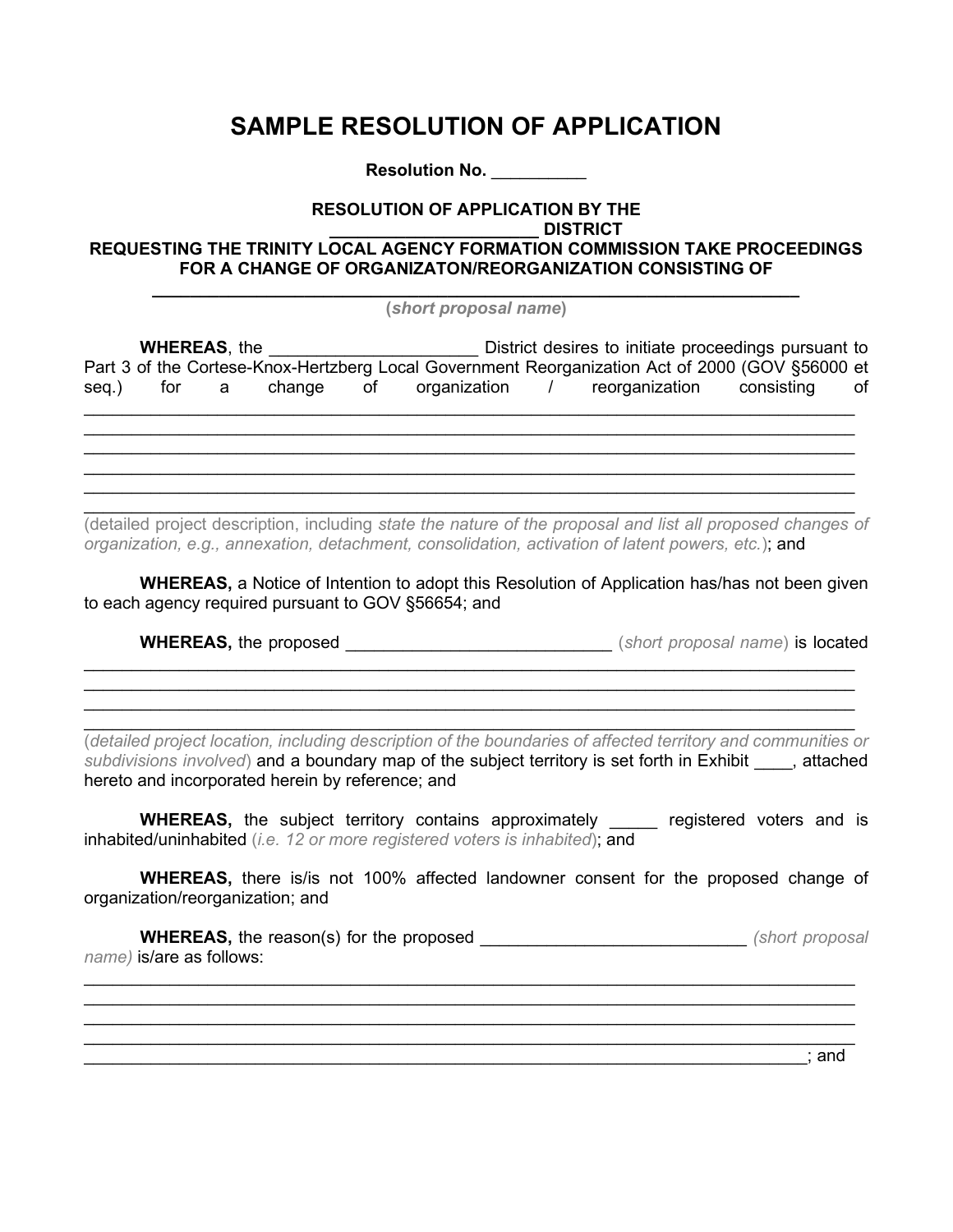**WHEREAS,** this proposal is/is not consistent with the Sphere of Influence of the affected district(s), which was adopted by the Commission on \_\_\_\_\_\_\_\_\_\_\_\_\_\_\_\_\_\_\_\_\_\_\_\_\_\_; and

**WHEREAS,** the Board requests that the proposed \_\_\_\_\_\_\_\_\_\_\_\_\_\_\_\_\_\_\_\_\_ *(short proposal name)* be subject to the following terms and conditions:

- 1. 2.
- 

 $3.$ 

**WHEREAS,** the Board hereby adopts the Plan for Services required pursuant to GOV §56653 *(for Latent Power Activation refer to GOV §56824.12(a))* set forth in Exhibit \_\_\_\_, attached hereto and incorporated herein by reference; and

**WHEREAS,** the Board certifies that: \_\_\_\_\_\_\_\_\_\_\_\_\_\_\_\_\_\_\_\_\_\_\_\_\_\_\_\_\_\_\_\_\_\_\_\_\_\_\_ \_\_\_\_\_\_\_\_\_\_\_\_\_\_\_\_\_\_\_\_\_\_\_\_\_\_\_\_\_\_\_\_\_\_\_\_\_\_\_\_\_\_\_\_\_\_\_\_\_ *(Findings pursuant to CEQA if any)*; and

**WHEREAS,** the Board has/has not agreed to an exchange of property tax revenues as follows:  $\blacksquare$  and  $\blacksquare$ 

**WHEREAS,** the Board has considered the oral and/or written testimony made by any affected local agencies or interested persons provided prior to or appearing at the properly noticed public hearing for adoption of this Resolution of Application.

**NOW, THEREFORE, BE IT RESOLVED** that this Resolution of Application is hereby adopted and approved by the Board of Directors of the \_\_\_\_\_\_\_\_\_\_\_\_\_\_\_\_\_\_\_\_\_\_\_\_\_\_\_\_\_\_\_\_\_District, and the Trinity Local Agency Formation Commission (LAFCo) is hereby requested to take proceedings for the proposed \_\_\_\_\_\_\_\_\_\_\_\_\_\_\_\_\_\_\_\_\_\_\_\_\_\_\_\_ *(short proposal name)* according to the terms and conditions stated above and in the manner provided by the Cortese-Knox-Hertzberg Local Government Reorganization Act of 2000; and

**BE IT FURTHER RESOLVED** that the \_\_\_\_\_\_\_\_\_\_\_\_\_\_\_ *(staff position)*, on behalf of the District, shall file this Resolution of Application, together with all necessary and required documents and supporting information, with Trinity LAFCo and is further authorized to take all necessary and further action required to effectuate the filing and processing of this Resolution of Application.

Passed and adopted by the Board of Directors of the **we are all assessible District at a regular/special** meeting thereof held on the \_\_\_\_\_\_\_\_\_\_\_ day of \_\_\_\_\_\_\_\_\_\_\_\_\_\_\_\_\_, 20\_\_\_, by the following vote:

> Ayes: Noes: Abstentions: Absent:

ATTEST:

APPROVED BY: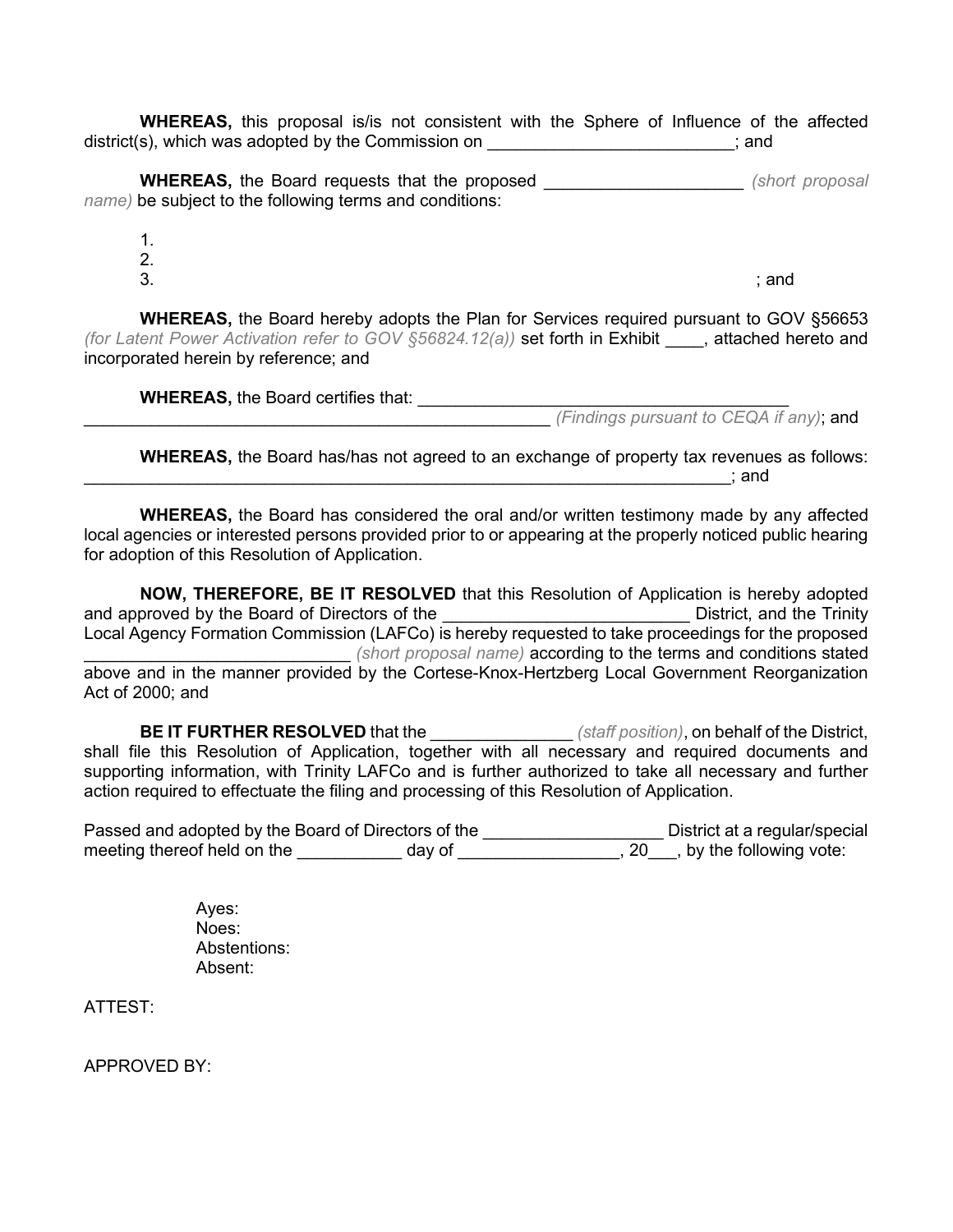### **PLAN FOR SERVICES TEMPLATE**

### **EXHIBIT \_\_\_\_**

#### **PLAN FOR PROVIDING SERVICES**

**\_\_\_\_\_\_\_\_\_\_\_\_\_\_\_\_\_\_\_\_\_\_\_\_\_\_\_\_\_\_\_\_\_\_\_\_\_\_\_\_\_\_\_\_\_\_\_\_\_\_\_\_\_\_\_ (***short proposal name***)**

#### **INTRODUCTION**

The intent of the Plan for Service (GOV §56653) is to describe how a proposed application will be implemented if approved. The service provider for the district must document their ability to provide services to the proposed area, taking into account the services, capacity, cost, and services adequacy and how those services would be affected by the proposed LAFCo action. A Plan for Service, accepted by the Executive Officer, is required for the application to be deemed complete.

This plan of service is being presented to Trinity LAFCo in support of the proposed \_\_\_\_\_\_\_\_\_\_\_\_\_\_\_\_\_\_\_\_\_\_\_\_\_\_\_\_\_\_\_\_\_\_\_\_\_\_\_\_\_ (*short proposal name*).

#### **DISTRICT PROFILE**

*(Provide a brief summary of the agency that includes current services provided, acres served, estimated population, estimated Median Household income, and any other information that may be important to note. Summary information can often be found in the agency's most recent MSR.)*

#### **PROPOSAL SUMMARY**

*(Provide a brief description of the project and why it's needed.)*

#### **PLAN FOR SERVICES**

This plan shall, at a minimum, respond to each of the following and be signed by the proponents of the change.

**1. An enumeration and description of the services currently provided or to be extended to the affected territory.** 

*(Summarize the proposal and what services are being requested or extended.)*

#### **2. The level and range of those services.**

*(Include both current and planned services along with a description of the area(s) to be served. Also state whether the services will be provided throughout the entire boundary or within a designated service zone.)*

**3. An indication of when those services can feasibly be extended to the affected territory, if new services are proposed.** 

*(Include whether or not there will be an interruption of current services and when new services are expected to be available.)*

**4. An indication of any improvement or upgrading of structures, roads, sewer or water**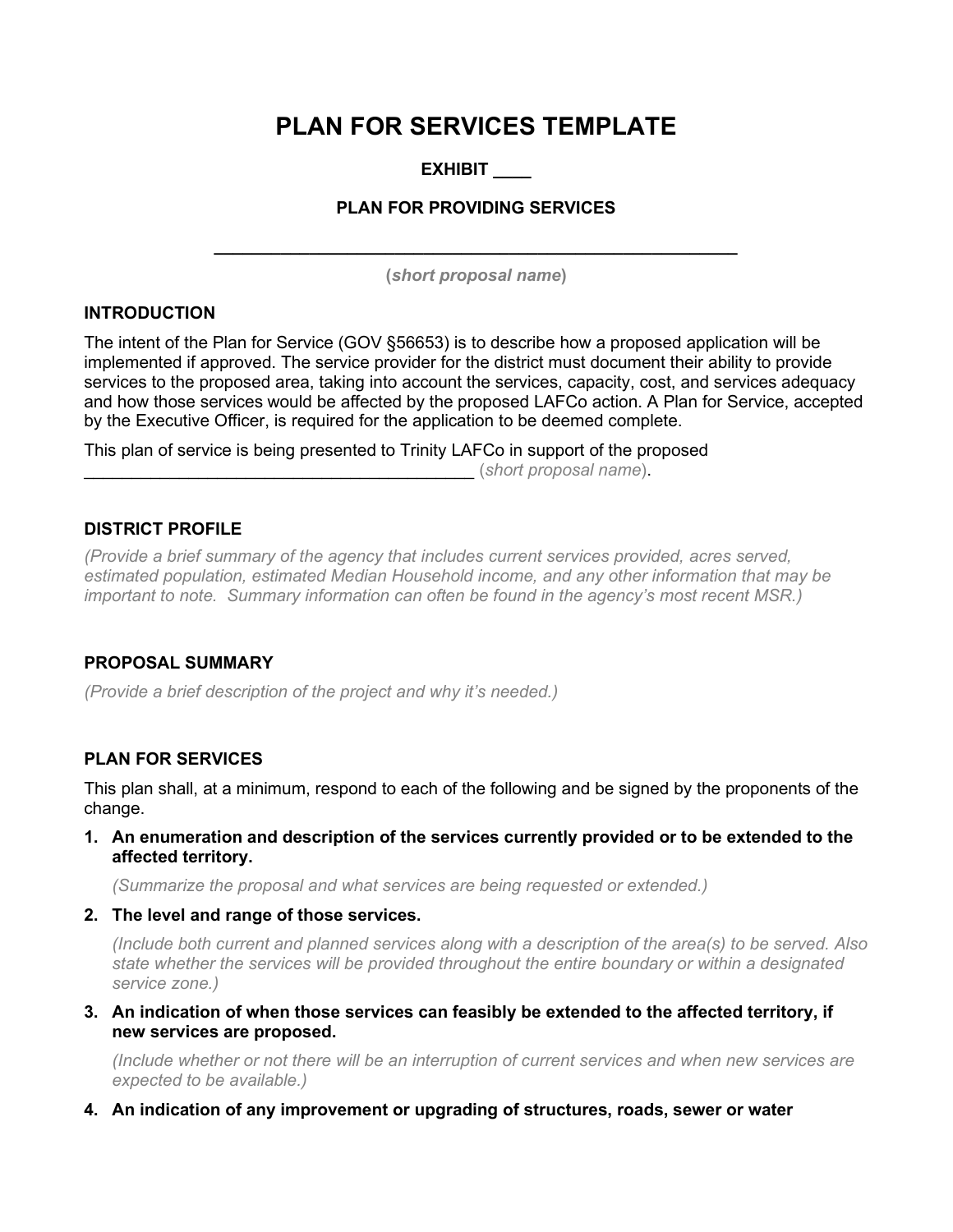#### **facilities, or other conditions the local agency would impose or require within the affected territory if the change of organization or reorganization is completed.**

*(Provide a brief description of any improvements, structures, facilities, or other conditions the agency would need to serve the territory.)*

#### **5. Information with respect to how those services will be financed.**

*(Provide general cost estimates for construction of improvements and long-term costs for providing service including anticipated maintenance and repair. The later can be represented by an estimated total annual budget.)*

#### **6. Additional information.**

*(Provide any additional information you think is applicable and will help the commission in its decision-making process.)*

For Latent Powers proposals, the Plan for Services shall also include all of the following information (GOV §56824.12(a)):

- **1. The total estimated cost to provide the new or different function or class of services within the special district's jurisdictional boundaries.**
- **2. The estimated cost of the new or different function or class of services to customers within the special district's jurisdictional boundaries. The estimated costs may be identified by customer class.**
- **3. An identification of existing providers, if any, of the new or different function or class of services proposed to be provided and the potential fiscal impact to the customers of those existing providers.**
- **4. A written summary of whether the new or different function or class of services or divestiture of the power to provide particular functions or classes of services, within all or part of the jurisdictional boundaries of a special district, pursuant to subdivision (b) of Section 56654, will involve the activation or divestiture of the power to provide a particular service or services, service function or functions, or class of service or services.**
- **5. A plan for financing the establishment of the new or different function or class of services within the special district's jurisdictional boundaries.**
- **6. Alternatives for the establishment of the new or different functions or class of services within the special district's jurisdictional boundaries.**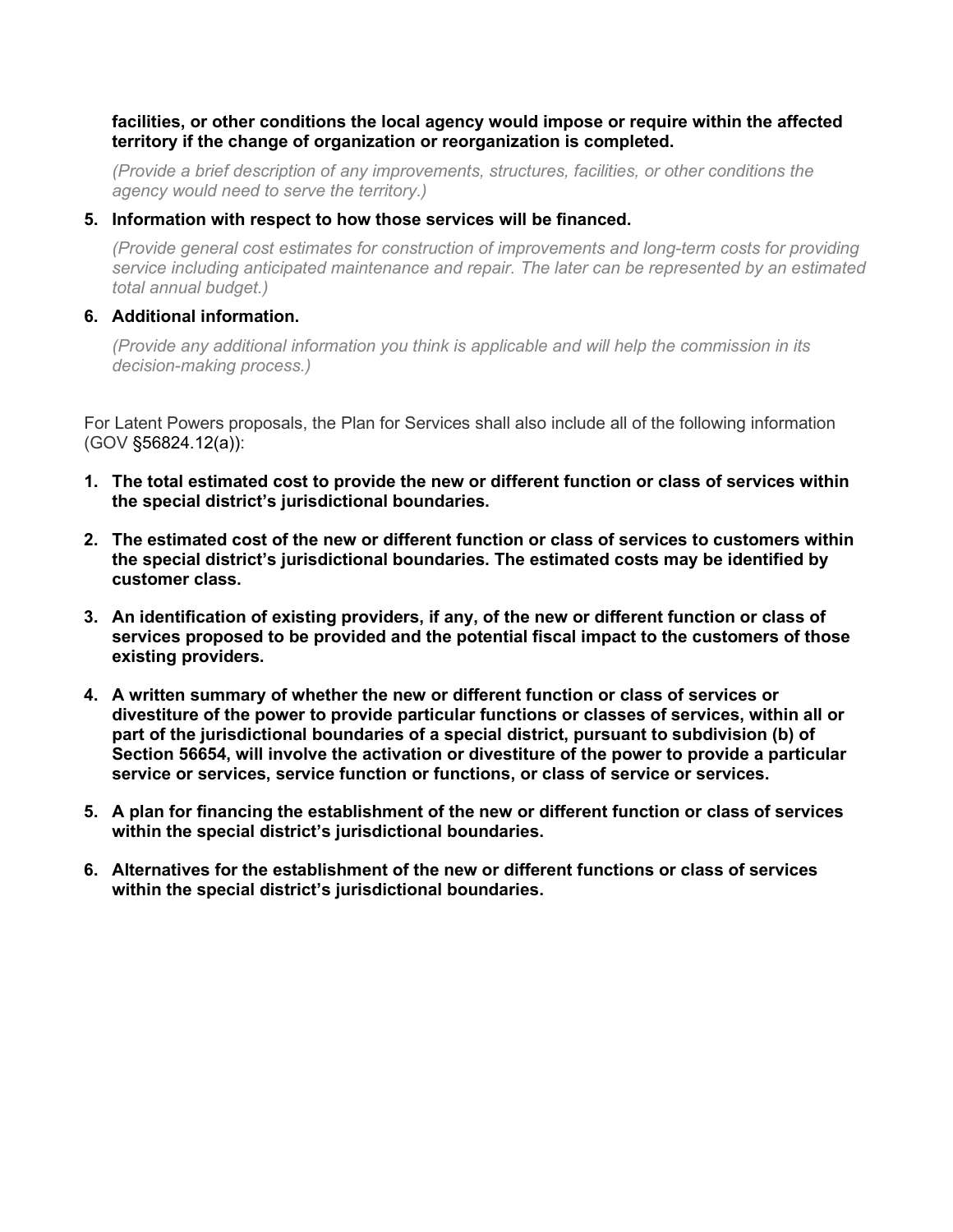### **SAMPLE LANDOWNER CONSENT**

Date: \_\_\_\_\_\_\_\_\_\_\_\_\_\_\_\_\_, 20\_\_\_

To: Trinity LAFCo Executive Officer

Subject: Landowner's Consent to the Proposed \_\_\_\_\_\_\_\_\_\_\_\_\_\_ (*short proposal name*) to the \_\_\_\_\_\_\_\_\_\_\_\_\_\_\_ District and Consent to a Waiver of Notice and Hearing on the Proposal, and a Waiver of Protest on the Proposal Pursuant to Government Code Section 56662(a)

I am the owner of property located at \_\_\_\_\_\_\_\_\_\_\_\_*(Property Address)*. The Assessor's Parcel Number(s) for this property is/are \_\_\_\_\_\_\_\_\_\_\_\_\_\_\_*(List all Assessor's Parcel Numbers)*. This property is within the affected territory for the above referenced proposal.

Pursuant to Government Code Section 56662(a)(3)(B), I hereby give my written consent to the proposal for the purpose of enabling the Trinity Local Agency Formation Commission to make determinations on the proposal without notice and hearing, and to waive protest proceedings on the proposal.

This consent does not preclude the submission of a petition accompanying the proposal that is signed by all of the owners of land within the affected territory in accordance with Government Code Section 56662(a)(3)(A). It also does not preclude the submittal of a valid written consent in another form if the required information is included.

Sincerely,

*/s/*

*(Name of Landowner)*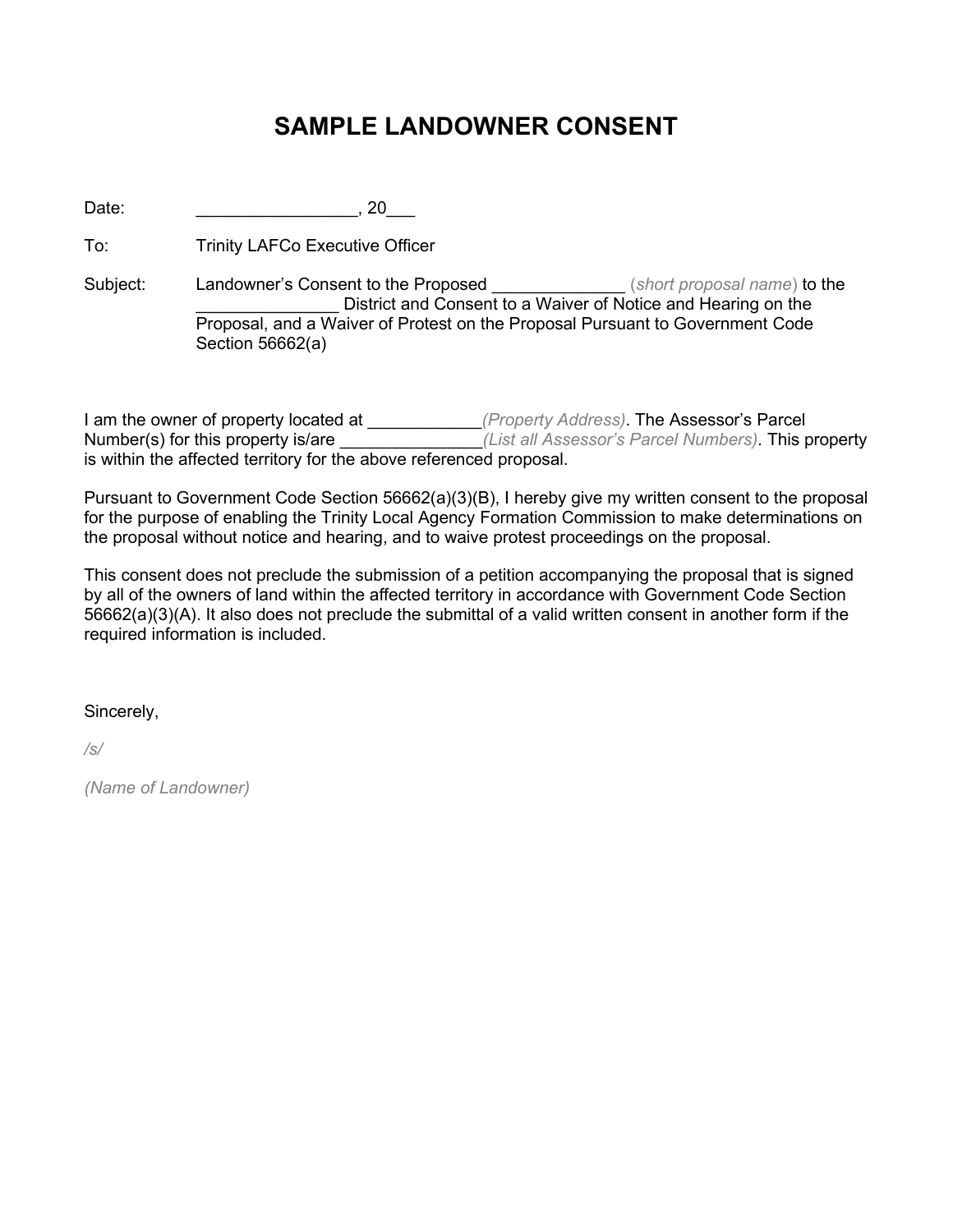### **AGREEMENT TO PAY**

#### **CHARGES AND DEPOSITS**

LAFCo charges are based upon actual staff time and other expenses incidental to processing applications, reviewing project proposals, and researching matters as requested. Such charges may be incurred prior to or without the filing of an application with LAFCo. Individuals and agencies who request services, research, or review must provide a deposit toward project expenses, as listed on the attached current fee schedule, along with a signed copy of this agreement. All deposits are subject to increase, should the Executive Officer determine that the magnitude of the project justifies the increase.

Staff time necessary to process an application cannot be easily predicted in advance. Therefore, applicants should be aware that LAFCo charges may exceed the applicable deposit. (Unexpended deposits in excess of \$25 will be refunded.)

#### **BILLING PROCEDURE**

LAFCo invoices will detail all costs and work performed. Invoices will also reflect the remaining balance of the initial deposit. Staff time and materials will be monitored against the deposit on file with LAFCo; if the cost of processing an application begins to exceed the deposited amount, additional deposits will be required. Any hearing on the application may be continued pending receipt of the additional deposit.

This form must be signed by the person responsible for payment and must be filed with LAFCo along with the applicable deposit when an application is filed or a request for staff services is submitted.

Questions regarding specific billing procedures should be directed to the LAFCo Executive Officer at colette@trinitylafco.org.

- - - - - - - - - - - - - - - - - - - - - - - - - - - - - - - - - - - - - - - - - - - - - - - - - - - - - - - - - - - - - - - - - - - - - -

#### **AGREEMENT**

*I certify that I have reviewed the above information, the attached LAFCo fee schedule, and the attached State Board of Equalization fee schedule. I agree, as project applicant or authorized representative, to pay Trinity LAFCo for all staff services, materials, and other charges attributable to my application or request for services. I understand that services may be required before LAFCo receives a formal application, and I agree to pay for such services whenever incurred and regardless of whether a formal application is submitted to LAFCo. I also understand and agree that LAFCo's charges are payable regardless of whether the application is withdrawn, denied, or otherwise terminated prior to completion.* 

*I understand that if the cost of services exceeds the deposit on file, staff work on my project will cease, and my project will not be scheduled for hearing until additional funds are provided. I agree to remit the applicable State Board of Equalization filing fee when required. I agree to pay all charges within 30 days of receipt of invoice or in any case prior to the filing of the Certificate of Completion for the project.*

*Applicant may request modification of the terms of this agreement in writing, with supporting reasons. Such modification can be approved only by the full Commission.*

 $\_$  , and the contribution of the contribution of  $\overline{\mathcal{L}}$  , and  $\overline{\mathcal{L}}$  , and  $\overline{\mathcal{L}}$  , and  $\overline{\mathcal{L}}$ 

 $\_$  , and the contribution of the contribution of  $\overline{a}$  , and  $\overline{b}$  , and  $\overline{b}$  , and  $\overline{b}$  , and  $\overline{b}$ 

Signature Date

Printed Name Title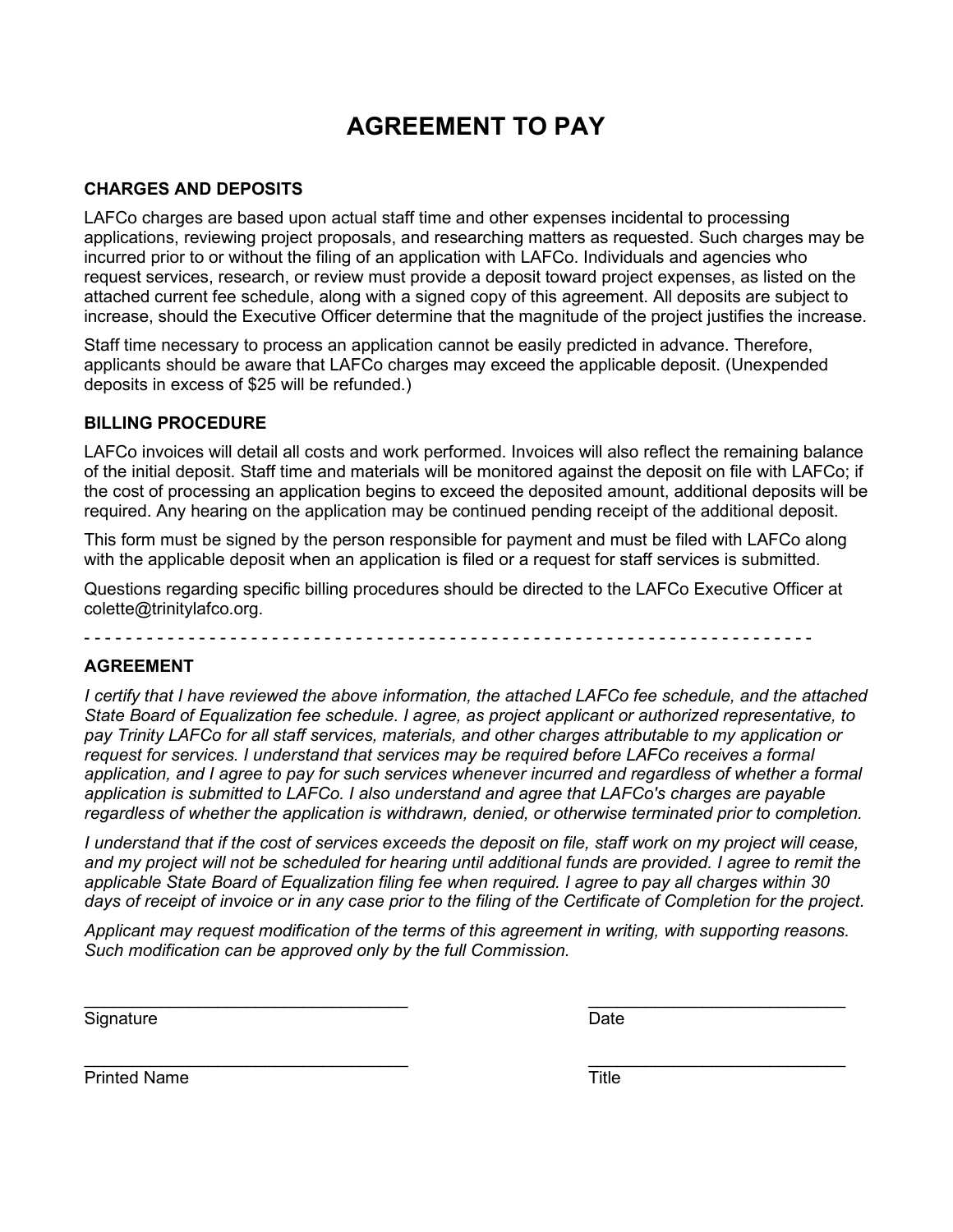### **VOLUNTARY INDEMNIFICATION AGREEMENT**

LAFCo may not condition acceptance of an application upon requiring the Applicant to indemnify LAFCo. However, LAFCo has complete discretion whether to defend any lawsuit that is filed to challenge its decisions. With its limited budget, LAFCo will usually be reluctant to allocate resources to defend challenged decisions. If the Applicant desires to assure that LAFCo will consult with the Applicant before determining how to proceed on a legal challenge and increase the likelihood that LAFCo will defend its decision on the Applicant's proposal, the Applicant may enter into the following voluntary contractual agreement to indemnify LAFCo in the event of legal challenge:

- 1. For valuable consideration, receipt of which is hereby acknowledged, the Applicant shall defend, indemnify and hold harmless, LAFCo, its agents, officers, attorneys, and employees from any claim, action, or proceeding brought by a third party, the purpose of which is to attack, set aside, void, or annul LAFCo's decision with respect to Applicant's proposal or any required findings or determinations under CEQA made as part of that decision. This indemnification obligation shall include, but not be limited to, damages, costs, expenses, attorney's fees, or expert witness fees that may be asserted by any person or entity other than the applicant, arising out of or in connection with LAFCo's approval of the Applicant's proposal, whether or not there is concurrent, passive, or active negligence on the part of LAFCo, its agents, officers, attorneys, employees and contractors/consultants.
- 2. Applicant agrees that LAFCo shall have the right to appoint its own counsel to defend it and conduct its own defense in the manner it deems in its best interest subject to the provisions of this agreement, and that such actions shall not relieve or limit Applicant's obligations to indemnify and reimburse defense costs.
- 3. In exchange for such indemnity, LAFCo agrees to the following:
	- a. To immediately notify the Applicant of any litigation or administrative proceeding with respect to the Applicant's application in which LAFCo is named as a party.
	- b. In the event that the Applicant is not joined in the action or proceeding, LAFCo agrees to support a motion by the Applicant to intervene in the action or proceeding.
	- c. To consult with Applicant before making any decision whether to defend the legal challenge. If Applicant desires to defend the case and confirms in writing its commitment to reimburse LAFCo for its defense costs and provides a deposit for such costs as LAFCo shall reasonably determine, LAFCo will proceed to defend unless it has reasonable cause not to do so. If a determination is made to defend the action, LAFCo counsel will consult and reasonably cooperate with Applicant's counsel in the defense of the action. LAFCo shall not enter into any settlement of all or a part of the action without consulting with Applicant.

#### **APPLICANT**:

 $\Box$  I/We have reviewed the Voluntary Indemnification Agreement and choose not to sign.  $\Box$  I/We have reviewed and agree to the Voluntary Indemnification Agreement as presented above.

| Date:                    | Bv: |
|--------------------------|-----|
| <b>Authorized Signer</b> |     |
|                          |     |
| <b>TRINITY LAFCo:</b>    |     |

| Date:                          |  |
|--------------------------------|--|
| <b>LAFCo Executive Officer</b> |  |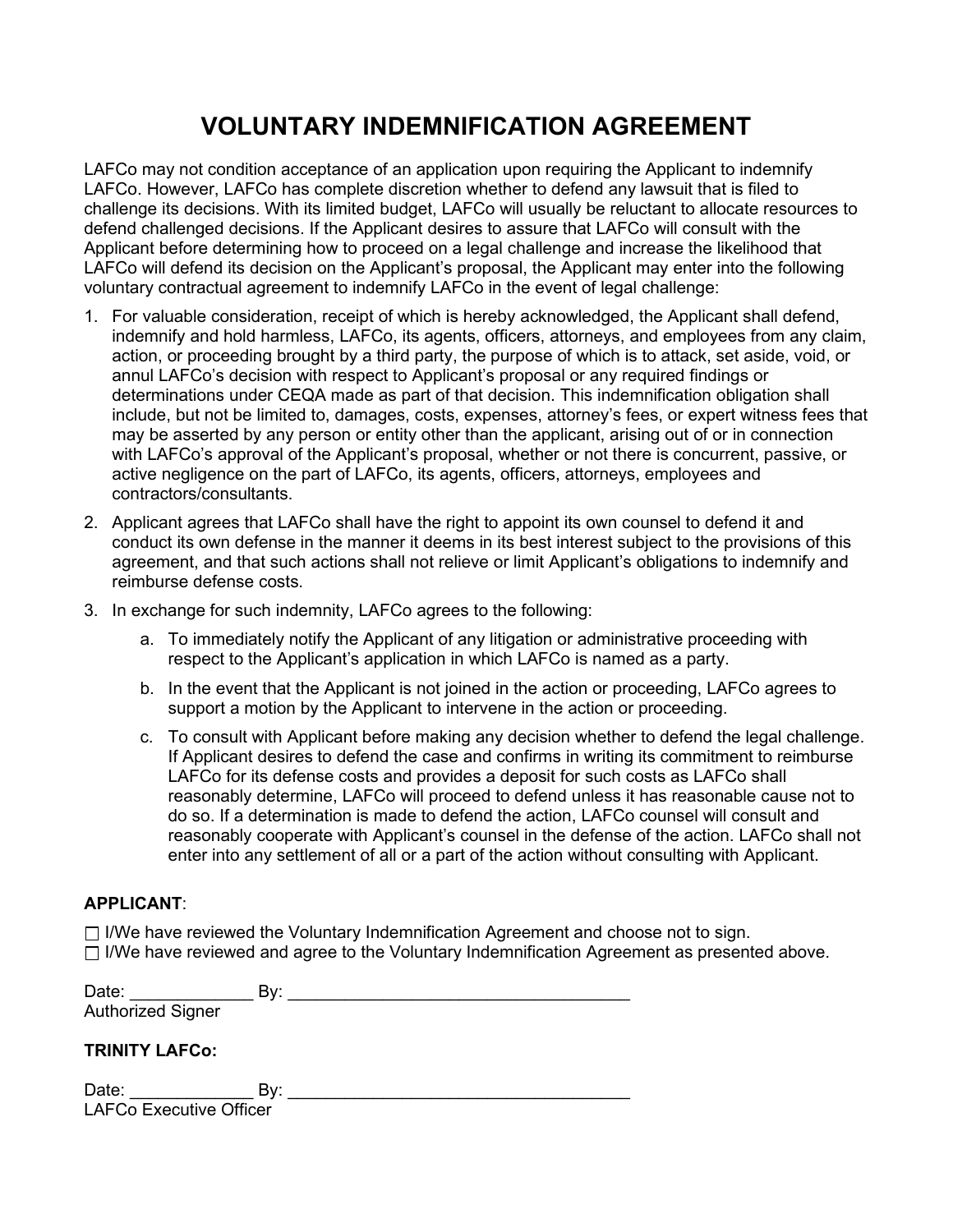# **TRINITY LAFCO**

**www.trinitylafco.org 1125 – 16th Street, Suite 200 Arcata, California 95521**

### **SCHEDULE OF DEPOSITS**

#### **Annexations & Detachments**

| Single Parcel (for reasons of public health or safety) | \$1,000.00 |
|--------------------------------------------------------|------------|
| With 100% Landowner Consent                            | \$2,000.00 |
| Without 100% Landowner Consent                         | \$3,000.00 |
| Complex Proposal*                                      | \$5,000.00 |

\* Complex proposal, as determined by the Executive Officer, including but not limited to, the potential for substantial development (25 or more residential units or 10,000 square feet of non-residential development), significant effect on the community, and/or sphere of influence amendment.

| <b>Spheres of Influence Amendment/Update</b>      | \$3,000.00          |
|---------------------------------------------------|---------------------|
| (If done separately from MSR/SOI update schedule) |                     |
| <b>Activation of Latent Powers</b>                | \$2,000.00          |
| <b>Formation</b>                                  | \$3,000.00          |
| <b>Dissolution</b>                                | \$1,500.00          |
| <b>Consolidation</b>                              | \$750.00 per agency |
| Incorporation:                                    | \$15,000            |
| <b>Reconsideration of Commission Action:</b>      | \$500.00            |

#### **Out of Agency Services (OAS) by Contract or Extension**

| Non-Development Related OAS                              | 750.00<br>S. |
|----------------------------------------------------------|--------------|
| Development Related OAS                                  | \$1,500.00   |
| Fire Protection Contracts pursuant to G.G. Section 56134 | \$1,500.00   |
| Request for Exemption from G.C. Section 56133 or 56134   | \$ 500.00    |

#### *Note: All deposit amounts are subject to increase, if the Executive Officer determines that the magnitude of the project justifies the increase.*

A. All deposits are initial payments toward the total cost of processing ("project cost"). Project cost is defined as staff time plus materials. Hourly staff charge out rate sheet

> Colette Santsche, Executive Officer/e-mail: colette@trinitylafco.org Kathy Bull, Clerk Administrator/e-mail: kathy@trinitylafco.org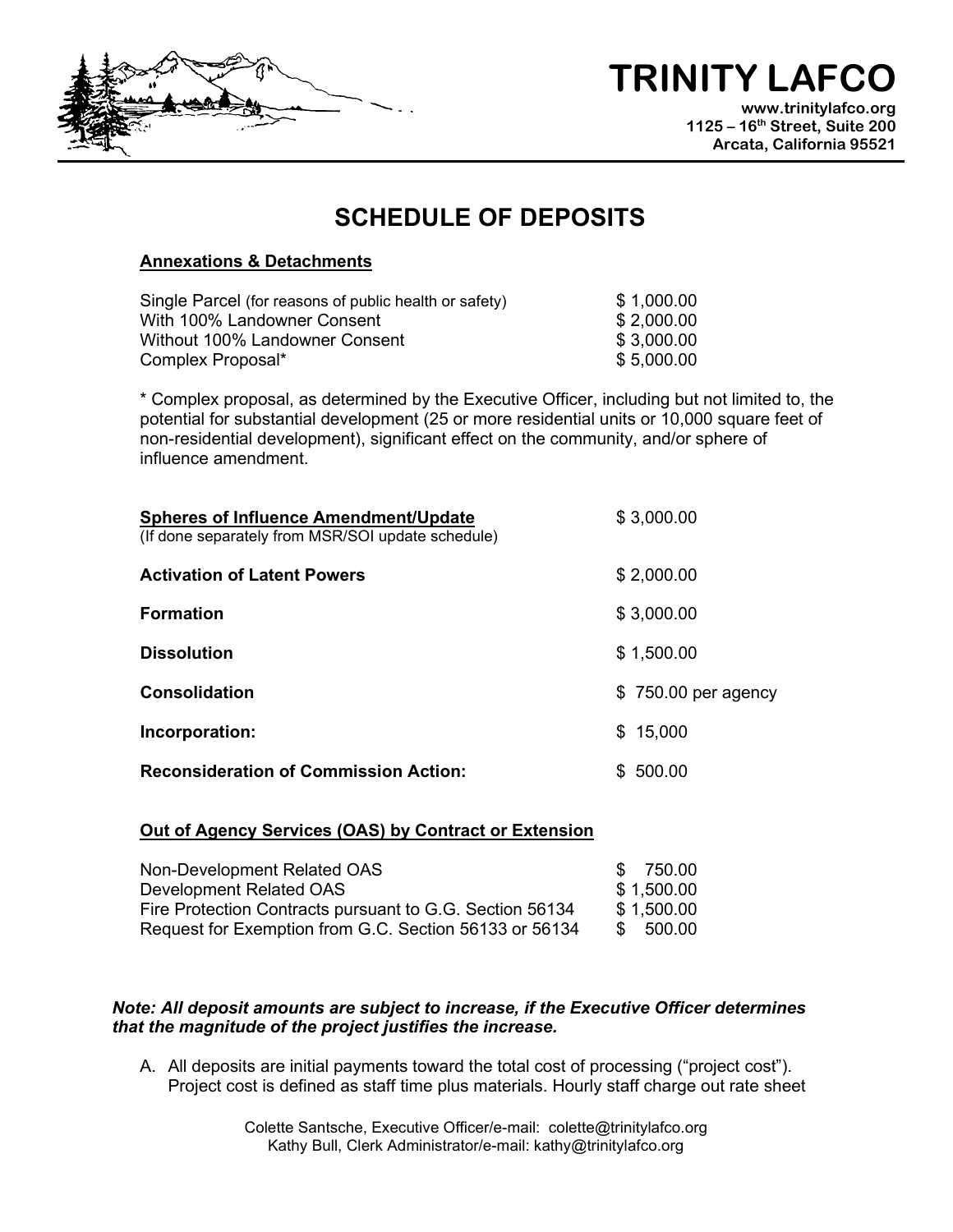available upon request. Materials include, but are not limited to, charges for advertisement of hearings, mapping, petition reviews, as well as fees charged for project reviews by affected agencies.

- B. Applicants are also responsible for payment of appropriate State Board of Equalization fees, County Surveyor, County Election, CEQA preparation fees, California Department Fish and Wildlife fees, and County Recording Fees, as applicable.
- C. Staff time and materials will be monitored against the deposit on file with LAFCo; if the cost of processing an application begins to exceed the deposited amount, additional deposits will be required. Any hearing on the application may be continued pending receipt of the additional deposit.
- D. If extensive staff assistance is required prior to receipt of an application, a preapplication deposit will be required at the time the work is requested.
- E. Absent compelling circumstances, the Commission will not normally adjust or waive deposits and/or fees. Staff will not waive fees for any reason.
- F. All final invoices must be paid by the applicant prior to filing of the Certificate of Completion or during other times during the LAFCo process as deemed appropriate by the Executive Officer.
- G. Charges for Reconsideration of a LAFCo determination are the responsibility of the requesting party.
- H. Deposits on file with LAFCo which exceed the cost of processing the application by \$25 or more will be refunded after LAFCo completes its final filings.
- I. Pre-Application Expenses: LAFCo will also charge its pre-application staff time spent reviewing environmental and other documents and participating in the process as the lead agency, as part of the processing costs.
- J. If LAFCo is required to act as lead agency and an Initial Study is required as part of environmental review, the applicant is also responsible for an additional \$1,000 deposit plus actual costs. An additional deposit will be necessary if it is determined that an Environmental Impact Report is necessary.
- K. If a LAFCo application is withdrawn any time prior to the completion of proceedings, the unused portion of the initial deposit received by LAFCo (deposit less any expended staff time and project expenses) will be returned to the persons paying the initial fee deposit upon receipt of a letter of withdrawal.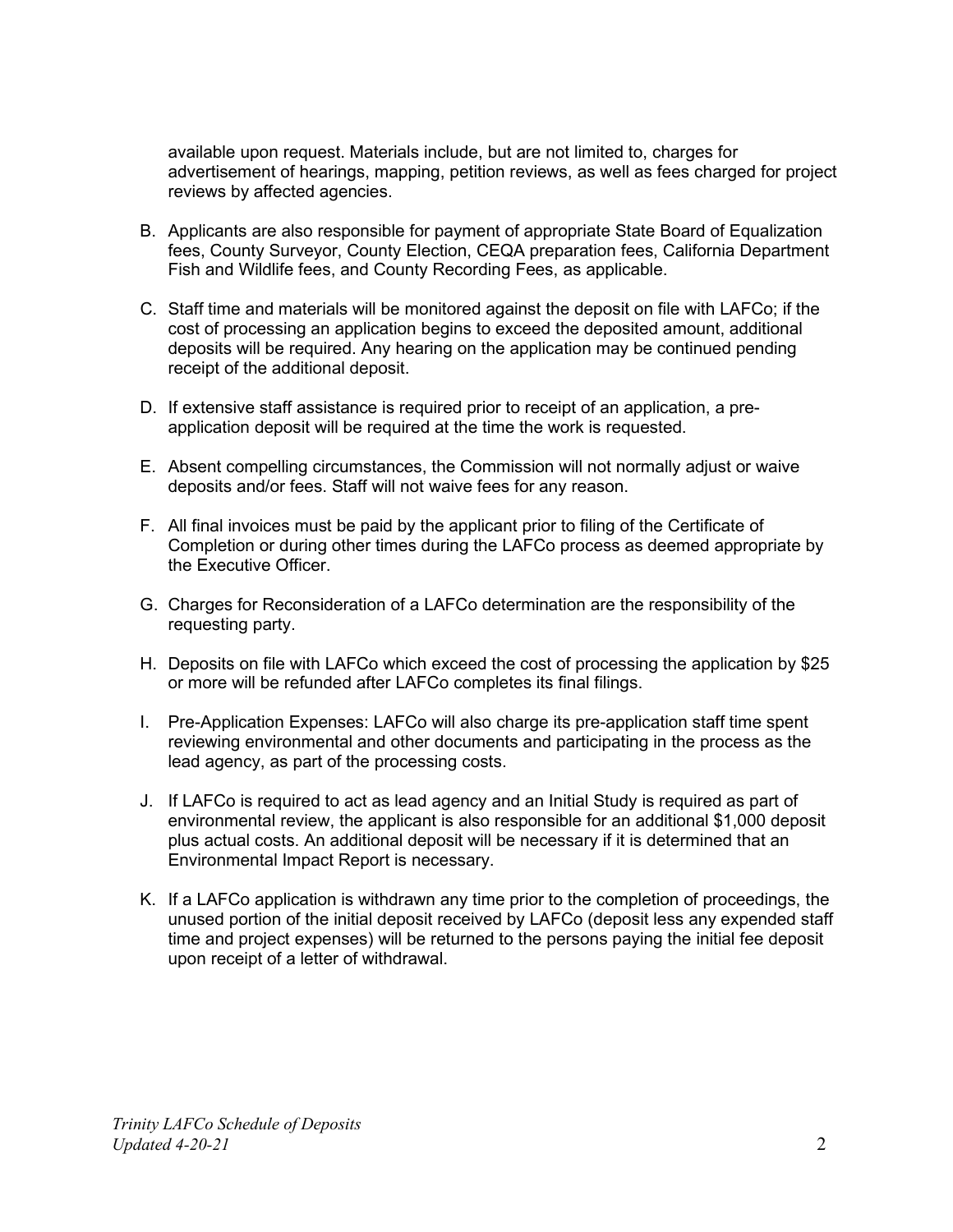#### CHANGE OF JURISDICTIONAL BOUNDARY

### **REQUIREMENTS FOR STATEMENTS, GEOGRAPHIC DESCRIPTIONS, MAPS AND FEES SECTIONS 54900 THROUGH 54903, GOVERNMENT CODE**

#### **AUGUST 1, 2005**

#### GENERAL REQUIREMENTS

The Tax-Rate Area System is administered by the State Board of Equalization (Board) and used by counties for the proper allocation of property tax revenues between counties, cities, and special tax districts. The requirements and fees described herein apply to all statements filed pursuant to sections 54900 through 54903 of the Government Code.<sup>1</sup> This document is provided as a guideline for the proper submission of geographic descriptions, maps and fees. Copies of this document, the Statement of Boundary Change (Form BOE-400-TA), sample map, sample geographic description, and other information are available on the Board's website at www.boe.ca.gov and can be accessed by selecting the Taxes & Fees tab, clicking on Property Tax, and then choosing Special Revenue District Boundaries.

In regard to a jurisdictional boundary change filing, please note the following:

- 1. The final date to file with the Board for a change of jurisdictional boundary for all special revenue districts is **on or before December 1** of the year immediately preceding the year in which the assessments or taxes are to be levied (GC  $\delta$  54902).
- 2. **All fees shall accompany the filing.** Make checks payable to the "Board of Equalization." Please reference: Tax Area Services Section, MIC: 59.
- 3. Mail the completed filing to:

State Board of Equalization State Board of Equalization Tax Area Services Section Tax Area Services Section P.O. Box 942879 450 N Street, MIC: 59 Sacramento, CA 94279-0059 Sacramento, CA 95814

#### US Postal Delivery **FedEx or UPS Delivery**

Inquiries concerning these requirements should be directed to the Tax Area Services Section at 916-322-7189, or by fax at 916-327-4251.

 $\overline{a}$ 

 $<sup>1</sup>$  All references are to the Government Code unless otherwise specified.</sup>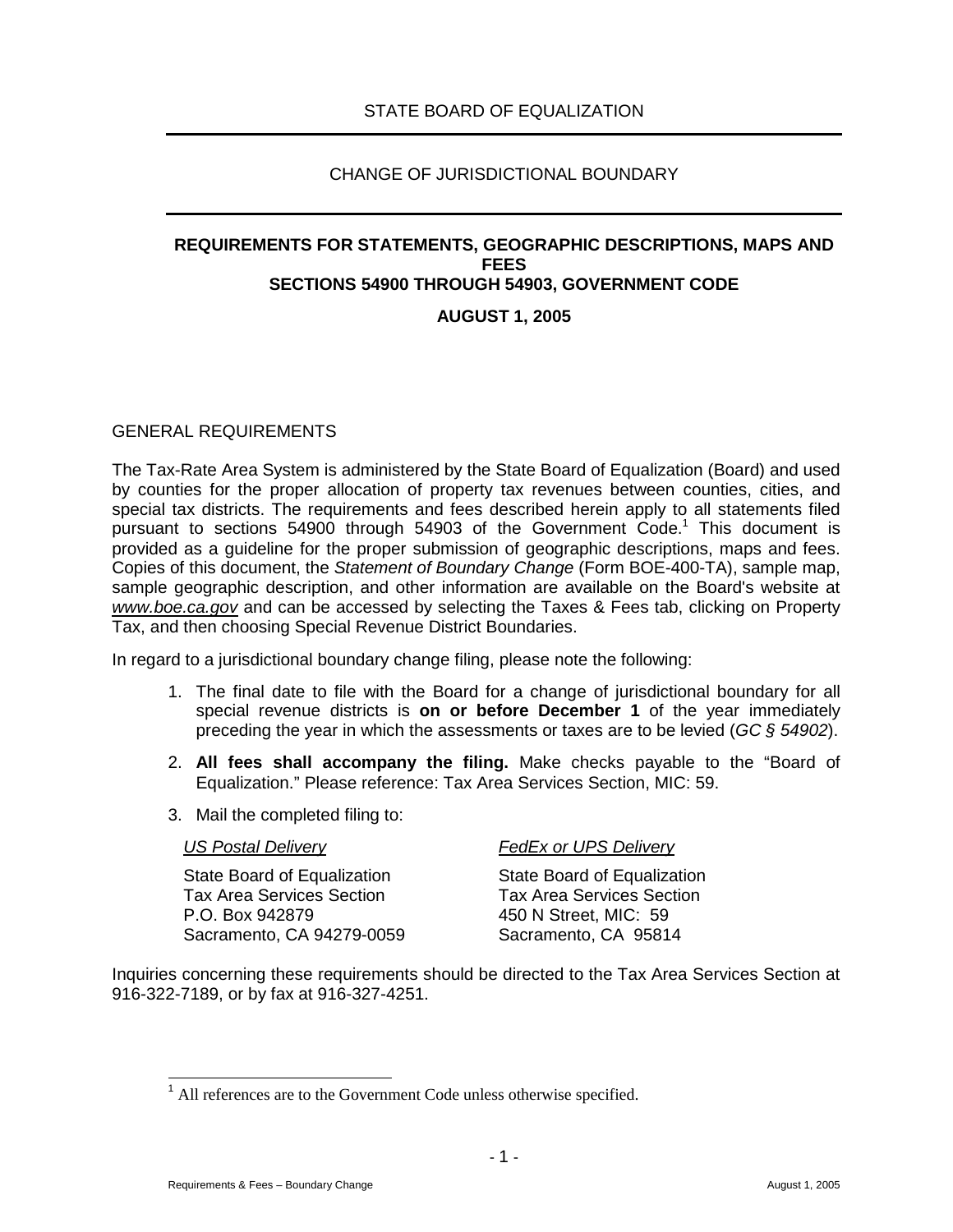#### DOCUMENTS REQUIRED TO FILE A CHANGE OF JURISDICTIONAL BOUNDARY

Please submit Items 1 through 9 as a single package:

- 1. Statement of Boundary Change (Form BOE-400-TA)
- 2. Certified copy of election results
- 3. Certificate of Completion (if applicable)
- 4. Resolution(s)
- 5. Written geographic description of the project area
- 6. Maps and supporting documents
- 7. List of assessor's parcel numbers of the project area
- 8. Letter of tax-rate area assignment (if applicable)
- 9. Fees

**INCOMPLETE FILING PACKAGES** will delay processing and may result in the boundary change being held until the following assessment roll year.

The following information is provided to assist you in filing your jurisdictional boundary change. Fees charged for processing jurisdictional boundary changes are listed on Page 6, and definitions and special fee provisions are provided on Page 7.

#### Statement of Boundary Change

Filings must be submitted on Form BOE-400-TA, Statement of Boundary Change. This form is available on the Board's website at http://www.boe.ca.gov/proptaxes/pdf/400ta.pdf.

#### Certified Copy of Election Results

A certified copy of the election results authorizing the change and the resulting assessment must be submitted, pursuant to Article XIII C, Section 2 of the State Constitution (commonly referred to as Proposition 218).

#### Certificate of Completion

A certificate of completion must be included for all filings submitted through the Local Agency Formation Commission. All documents must be recorded before submittal. (Conformed documents are acceptable.)

#### Resolution(s)

The resolution(s) with signatures from the tax levying authority shall be submitted with the filing. Resolution(s) shall have a resolution number, the title of the project, and a detailed description of the content of the boundary change.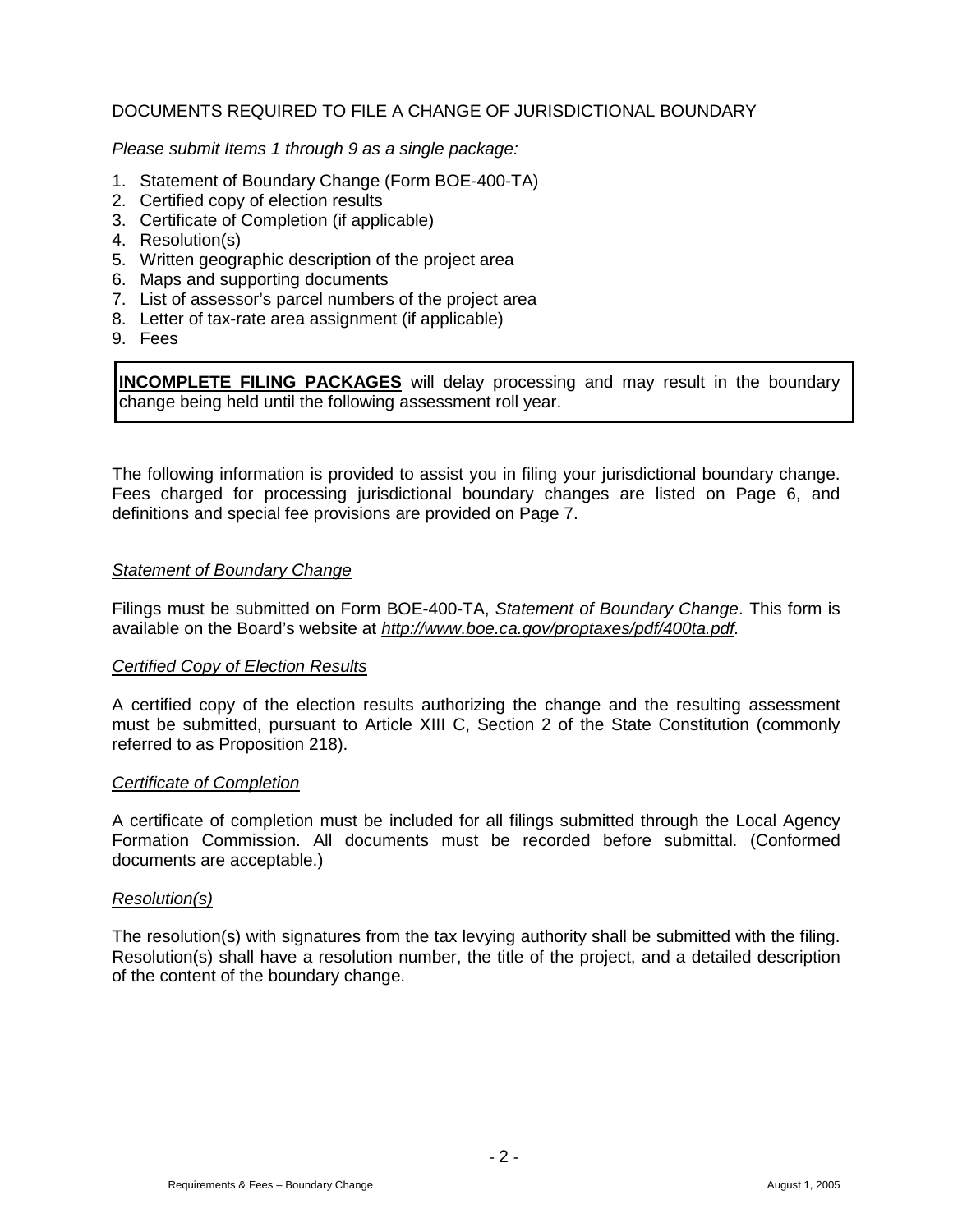#### Written Geographic Description(s) of the Project Area(s)

Descriptions of the territory that are filed with the Board's Tax Area Services Section (TASS) are used to establish geodetic position and are not intended to establish property ownership in a court of law.<sup>2</sup> Subdivision maps, tract maps, recorded survey maps, survey monuments, and deeds are not on file with the Board. Boundary descriptions that merely cite recorded documents or refer to assessor's parcel numbers will not be accepted. Any supporting documents may be used as reference only and cannot be used as a substitution. Written geographic descriptions shall conform to the following specifications:

- 1. Every written geographic description (a document separate from the maps) must stand on its own without the necessity of reference to any extraneous document; a description that relies solely on the use of secondary references will not be accepted. The TASS cartographic staff must be able to plot the boundaries from the written description alone.
- 2. The written description shall be of the project area only. If a complete description of the special district is filed, the project area shall be clearly identified in a separate document.
- 3. The geographic description shall:
	- a. State the township and range, section number(s) or rancho(s)
	- b. Have a **point of beginning** (POB) referenced to a known major geographic position (e.g., section corners, intersection of street centerlines, or the intersection of street centerline and an existing district boundary at the time of filing). A description will be rejected if the POB refers only to a tract map, a subdivision map or a recorded survey map. It is preferable that the POB be the point of departure from an existing district boundary (when applicable).
	- c. Be expressed as a specific parcel description in sectionalized land (e.g., "The SW 1/4 of Section 22, T1N, R1W") or by bearings and distances. When the description is by bearings and distances, **all courses shall be numbered and listed individually** in a consistent clockwise direction. The description shall not be written in a narrative format. All courses required to close the traverse of the project area must be stated. All curves must be described by direction of concavity. Delta, arc length, chord, and radius shall be listed, including radial bearings for all points of non-tangency.

Following are examples of unacceptable and acceptable descriptions:

Unacceptable (This description refers only to extraneous documents and does not stand alone.)

"From the point of beginning, northerly to the southwest corner of that certain property recorded in Book 12, Page 15 of Recorded Deeds, thence easterly to the southeast corner of that certain property recorded in Book 12, Page 16 of Recorded Deeds.…"

Acceptable (This is the same description with the courses numbered and the bearings and distances added.)

"From the point of beginning:

Course 1. North  $1^\circ$  18'56" West a distance of 150' to the southwest corner of that certain property recorded in Book 12, Page 15 of Recorded Deeds, thence,

Course 2. North  $85^{\circ}$  7'56" West a distance of 75' to the southeast corner of that certain property recorded in Book 12, Page 16 of Recorded Deeds, thence…."

<sup>&</sup>lt;sup>2</sup> The Board's Tax Area Service Section is not involved in issues relating to property ownership.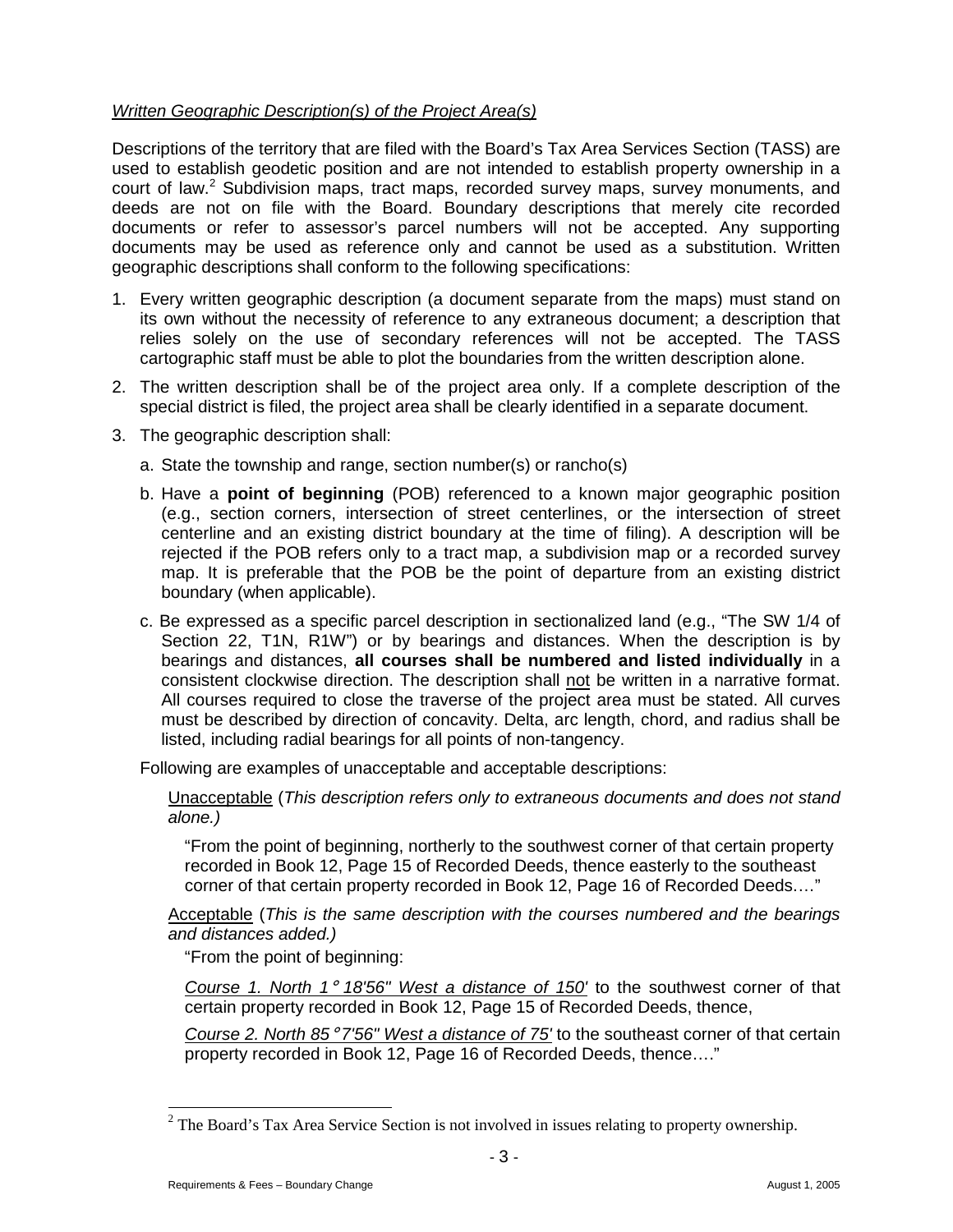4. The written description shall state the acreage for each separate single area (see Definitions and Special Fee Provisions for the definition of a single area) and a combined total acreage of the project area.

Example: "Area A containing 2.50 acres, Area B containing 1.75 acres: Total computed acreage containing 4.25 acres more or less."

5. All information stated on the description must match with the map(s), such as the name of the short title, the point of beginning, the course numbers, all the bearings and distances, and the acreage(s).

#### Map(s)

**It is strongly recommended that all maps submitted to the Board be filed in electronic/digital form. Digital information will not be shared without the permission of the applicant.** 

Maps submitted as part of the jurisdictional boundary change filing shall conform to the following specifications:

#### **Map Documents:**

- 1. All maps shall be professionally and accurately drawn or copied. Rough sketches or pictorial drawings will not be accepted. Assessor's parcel maps will not be accepted as a substitute for the project map.
- 2. Original or copies of the same size project map must be submitted. Reduced maps are not acceptable and will be rejected.
- 3. A vicinity map shall be included. The vicinity map shall show the location of the project area in relationship to a larger geographic area that includes major streets and highways or other physical features.
- 4. Any portion of an existing district boundary in close proximity to the project area shall be shown and identified.
- 5. Every map must clearly show all existing streets, roads and highways with their current names that are within and adjacent to the project area. Additionally, every map shall indicate each township and range, section lines and numbers, or ranchos that are in proximity of the project area.
- 6. Every map shall bear a scale and a north arrow. The **point of beginning** shall be clearly shown and match the written geographic description.
- 7. The boundaries of the project area shall be distinctively delineated on each map without masking any essential geographic or political features. The boundaries of the project area must be the most predominant line on the map. Boundary lines that are delineated by a line that exceeds 1.5 millimeter in width shall be rejected. The use of graphic tape or broad tip marking pens to delineate the boundary is not acceptable.
- 8. All dimensions needed to plot the boundaries must be given on the map of the project area. Each map shall have **numbered courses matching the written geographic description.** Index tables may be utilized.
- 9. All parcels within the project area that touch the new boundary shall be clearly labeled with the assessor's parcel number. Interior parcels that do not touch the boundary need not be identified on the map.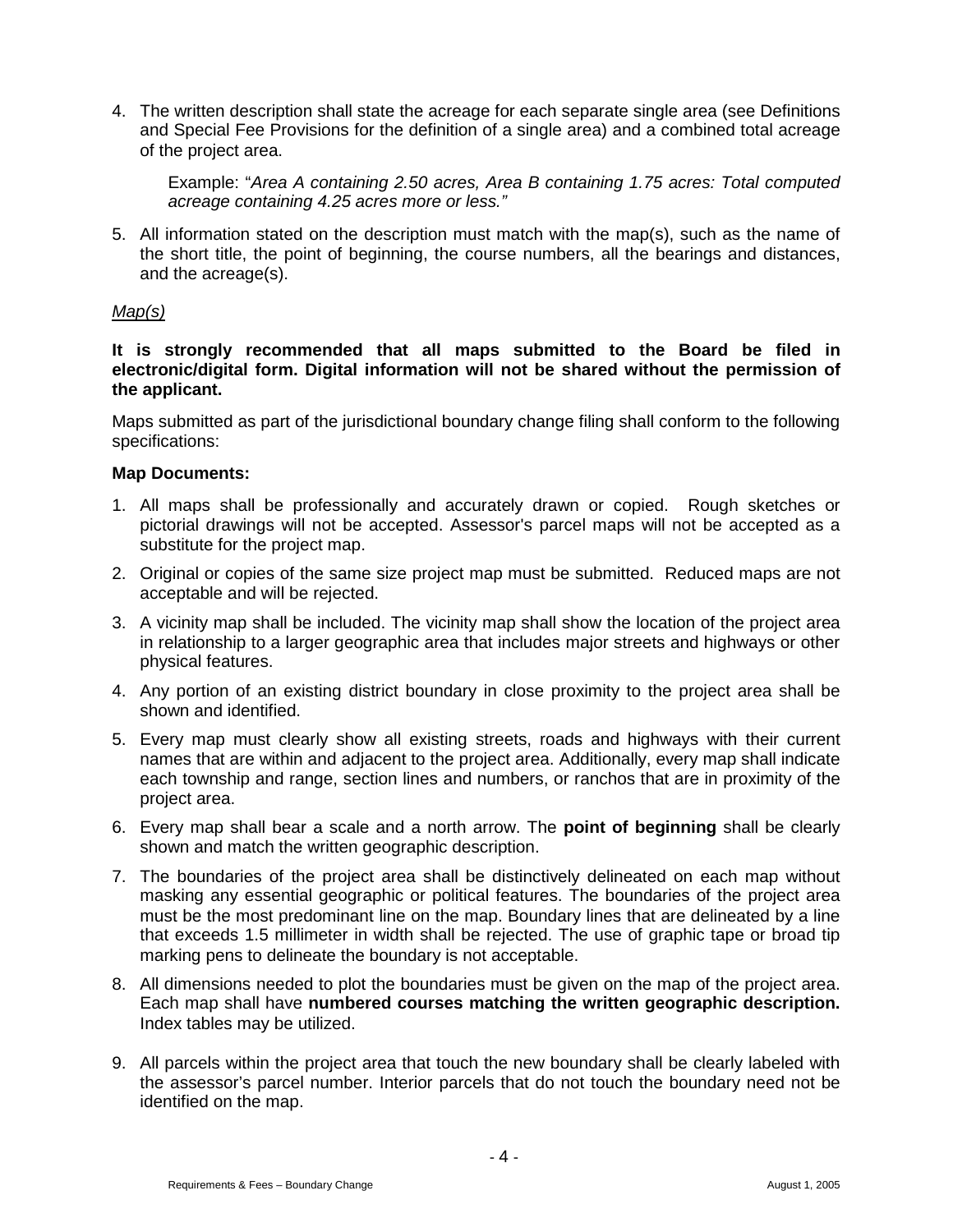- 10. If the project area has an interior island(s) of exclusion or the boundary has a peninsula of exclusion (or inclusion), that area(s) should be shown in an enlarged drawing. This drawing should be of sufficient size and scale to allow TASS to plot the boundary without difficulty.
- 11. When it is necessary to use more than one map sheet to show the boundaries of the project area, the sheet size should be uniform. A small key map giving the relationship of the several sheets shall be furnished. Match lines between adjoining sheets must be used. While the geography on adjoining sheets may overlap, the project boundaries must stop at the match lines. TASS has standardized the D size (24" x 36") map sheet, but will accept larger or smaller map sizes depending on the size and complexity of the individual single area(s).

#### **Digital Maps:**

Maps that are filed electronically shall conform to the same requirements as described in this section under map documents (Items 1 through 11 above). Additional items for digital maps are as follows:

Required files -- The disk or CD shall contain only the following files:

- a. Map/drawing file(s) using AutoCAD.dwg format in vector format:
	- Plotting: The map drawing file shall have the same appropriate borders, legends, title blocks, signature block and any necessary information that is required for a manually drawn map.
	- Scale: The drawing shall be at real-world scale.
	- Layers: A listing of the layers and their definitions shall be included in the "read\_me" file.
	- File Format: File shall be in vector format only. Raster files, raster-vector hybrid, .pdf. tiff, .pcx, .eps, .gif, .jpeg or any other image formats will not be accepted.
	- Compressed Files: Files shall be uncompressed; compressed files will not be accepted.
- b. A text file labeled "read me" listing:
	- The name, address, and phone number of the agency/special district
	- County name and city or district name
	- Project/short title of the action
	- Name, address and phone number of office that prepared the map file
	- List of files on the disk or CD
	- Map projection and datum
	- Layer definitions
	- Sheet size
	- Plotting scale
	- Date of creation
- c. Labels: The disk or CD must have a label that identifies:
	- The agency and/or special district submitting the map
	- Name of the project/short title
	- County name(s)
	- Date of creation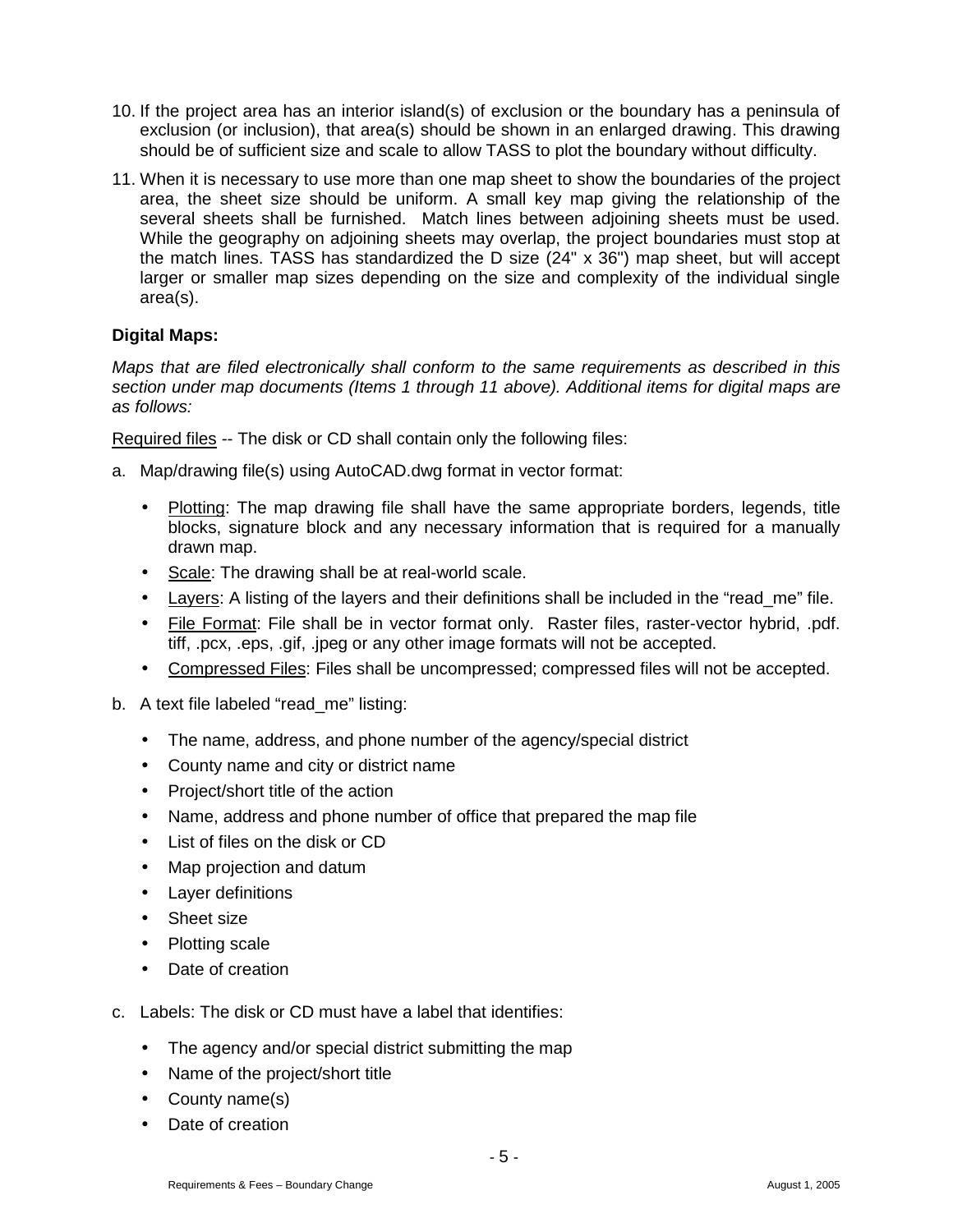#### List of Assessor's Parcel Numbers for the Project Area

A list of all affected assessor's parcel numbers must be submitted as part of the jurisdictional boundary change filing.

#### Letter of Tax-Rate Area Assignment

The jurisdictional boundary change filing must include a letter of the tax-rate area (TRA) assignment on consolidated counties only. This TRA assignment letter is provided by the county auditor's office. The current list of consolidated counties can be found on the Board's website.

#### Fees

**All fees are required to be submitted at the time of filing.** Please use the following schedule to calculate the fees. Make checks payable to the "Board of Equalization." Please reference: Tax Area Services Section, MIC: 59.

| <b>Single Area Transactions</b> |             | <b>Special Fee Provisions</b>                                                                      |       |  |  |
|---------------------------------|-------------|----------------------------------------------------------------------------------------------------|-------|--|--|
| Acreage per<br>Single Area      | Mapping Fee | The following transactions may supersede or combine<br>with the fees for single area transactions: |       |  |  |
| Less than 1 acre                | \$300       | Additional county, per transaction                                                                 | \$300 |  |  |
| $1.00 - 5.99$                   | \$350       | Consolidation per resolution or ordinance                                                          | \$300 |  |  |
| $6.00 - 10.99$                  | \$500       | Entire district transaction                                                                        | \$300 |  |  |
| $11.00 - 20.99$                 | \$800       | Coterminous transaction                                                                            | \$300 |  |  |
| $21.00 - 50.99$                 | \$1,200     | District dissolution or name change                                                                | \$0   |  |  |
| $51.00 - 100.99$                | \$1,500     |                                                                                                    |       |  |  |
| $101.00 - 500.99$               | \$2,000     |                                                                                                    |       |  |  |
| $501.00 - 1,000.99$             | \$2,500     |                                                                                                    |       |  |  |
| $1,001.00 - 2,000.99$           | \$3,000     |                                                                                                    |       |  |  |
| 2,001.00 and above              | \$3,500     |                                                                                                    |       |  |  |

**Example:** A district is formed coterminous with a city boundary and contains 2 areas of exclusion of 4 and 7 acres.

| Coterminous transaction |         | \$300 (Entire city) |
|-------------------------|---------|---------------------|
| Single Area #1          |         | $$350$ (4 acres)    |
| Single Area #2          |         | \$500 (7 acres)     |
| <b>Total Fee</b>        | \$1,150 |                     |

#### **IMPORTANT NOTE: If you have questions regarding filing requirements and fees, please contact the Tax Area Services Section at 916-322-7189, or by fax at 916-327-4251.**

#### Definitions and Special Fee Provisions

- 1. A single area means any separate geographical area regardless of ownership. A lot, subdivision or section could each be a single area. A geographical area that is divided into two or more parcels by a roadway, railroad right-of-way, river or stream is considered a single area. Geographic areas that are non-contiguous are not considered a single area.
- 2. Two areas are *contiguous* when the two polygons that define the areas share a common line segment.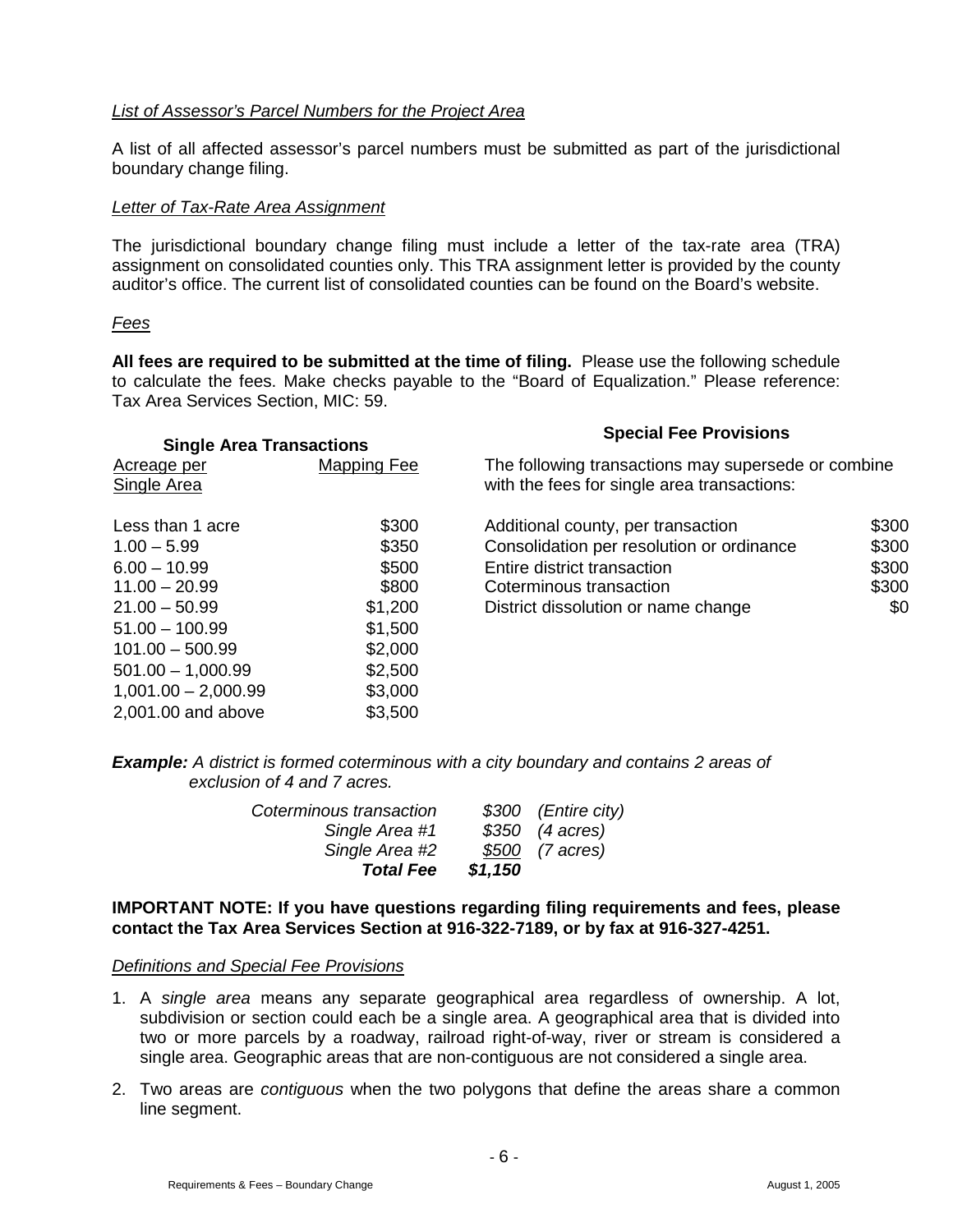- 3. A concurrent transaction is defined as:
	- a) Any combination of formation, annexation or detachment of a single area under one resolution or ordinance, each independent action must be dependent on the other action(s) in order to complete concurrent transaction, e.g., a reorganization.
	- b) When there are more than one resolution or ordinance that is required to complete the action, each single area must have identical boundaries, identical actions, and the multiple resolutions or ordinances shall be inter-dependent for completion.

The fee shall be according to the fee schedule provided on Page 6. There is no additional cost for the number of transactions involved.

Multiple formations, annexations, or detachments of a single area under one resolution or ordinance that are not inter-dependent, must be filed separately and fees paid accordingly.

- 4. Coterminous transaction: If an annexed or detached territory comprises an entire city, district, or zone without affecting the existence of that city, district or zone, the total processing fee is \$300. Such a transaction is completely coterminous. However, if a coterminous transaction involves areas of exclusion, each area of exclusion shall constitute a single area transaction and all fees and requirements pertaining to single area transactions apply.
- 5. The fee schedule assumes that an action is confined to a single county. If more than one county is involved, add \$300 for each additional county.
- 6. Multiple area filings for special revenue districts shall be calculated as a separate fee for each single area. A separate fee must be computed for each ordinance or resolution.
- 7. Payment of the fee for the formation of a city or district may be deferred until that city or district receives its first revenue (section 54902.5).
- 8. Entire District transaction: When the action involves the whole district and the district's boundary is not altered by the action, it is considered an entire district transaction, e.g., annexation of a county service area countywide, annexation of a zone of improvement to the entire district.
- 9. Zones include temporary zones in highway lighting districts, zones of improvement, zones of benefit, improvement districts, or any other sub-units of a county, city or parent district.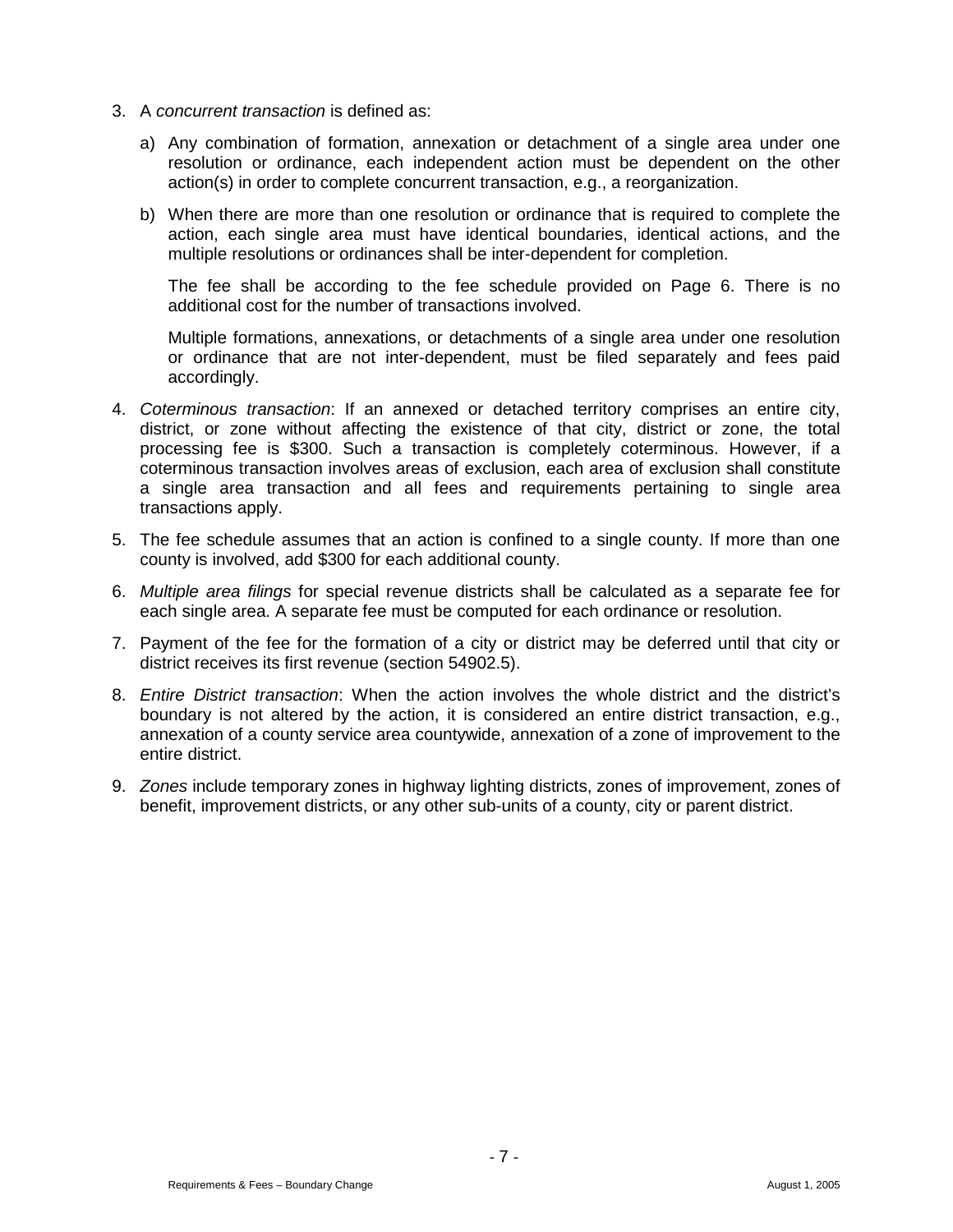CHECKLIST (This checklist is for your convenience only. Please, do not submit it with your filing.)

Did you include the following items?

- $\Box$  Statement of Boundary Change (Form BOE-400-TA)
- $\Box$  Certified copy of election results (Proposition 218)
- $\Box$  Certificate of Completion (if applicable)
- $\Box$  Copy of the Resolution(s)
- $\Box$  Written geographic description:
	- $\Box$  Can the geographic description stand alone?
	- $\Box$  Is the description of the project area only?<br> $\Box$  Does it include the township & range section
	- Does it include the township & range, section number(s) or rancho?
	- $\Box$  Is there a point of beginning?
	- $\Box$  Are the courses numbered to follow a clockwise direction from the point of beginning?
	- $\Box$  Is the total acreage included?
	- $\Box$  Does the information on the description match with the map(s)?

#### $\Box$  Map(s):

- $\Box$  Is the map accurately drawn to professional standards?
- $\square$  Is it the original size copy?<br> $\square$  Is a vicinity map included?
- Is a vicinity map included?
- $\Box$  Are existing boundaries shown and identified?
- $\Box$  Are existing streets, roads, and highways referenced with their current names?
- $\Box$  Does it include the township & range, section number(s), or rancho?
- $\Box$  Does it have a north arrow and scale bar?
- $\square$  Is the Point of Beginning clearly shown?<br> $\square$  Is the boundary made apparent without r
- □ Is the boundary made apparent without masking adjacent background features?<br>□ Are all courses numbered to follow the written description?
- Are all courses numbered to follow the written description?
- $\Box$  Is each parcel that touches the new boundary and is within the project area labeled with an APN?
- $\Box$  Is an enlarge drawing included to show smaller areas of exclusion or inclusion, if applicable?
- $\Box$  Is there a key map for multiple sheets?<br> $\Box$  Does the electronic filing conform to TA
- Does the electronic filing conform to TASS standards?
- $\Box$  List of assessor's parcel numbers
- $\Box$  Letter of tax-rate area assignment from the county auditor (consolidated counties only)
- $\Box$  Fee. Make checks payable to the "Board of Equalization" with reference to Tax Area Services Section, MIC:59.

Mail completed package to:

State Board of Equalization State Board of Equalization Tax Area Services Section Tax Area Services Section P.O. Box 942879 450 N Street, MIC: 59 Sacramento, CA 94279-0059 Sacramento, CA 95814

US Postal Delivery FedEx or UPS Delivery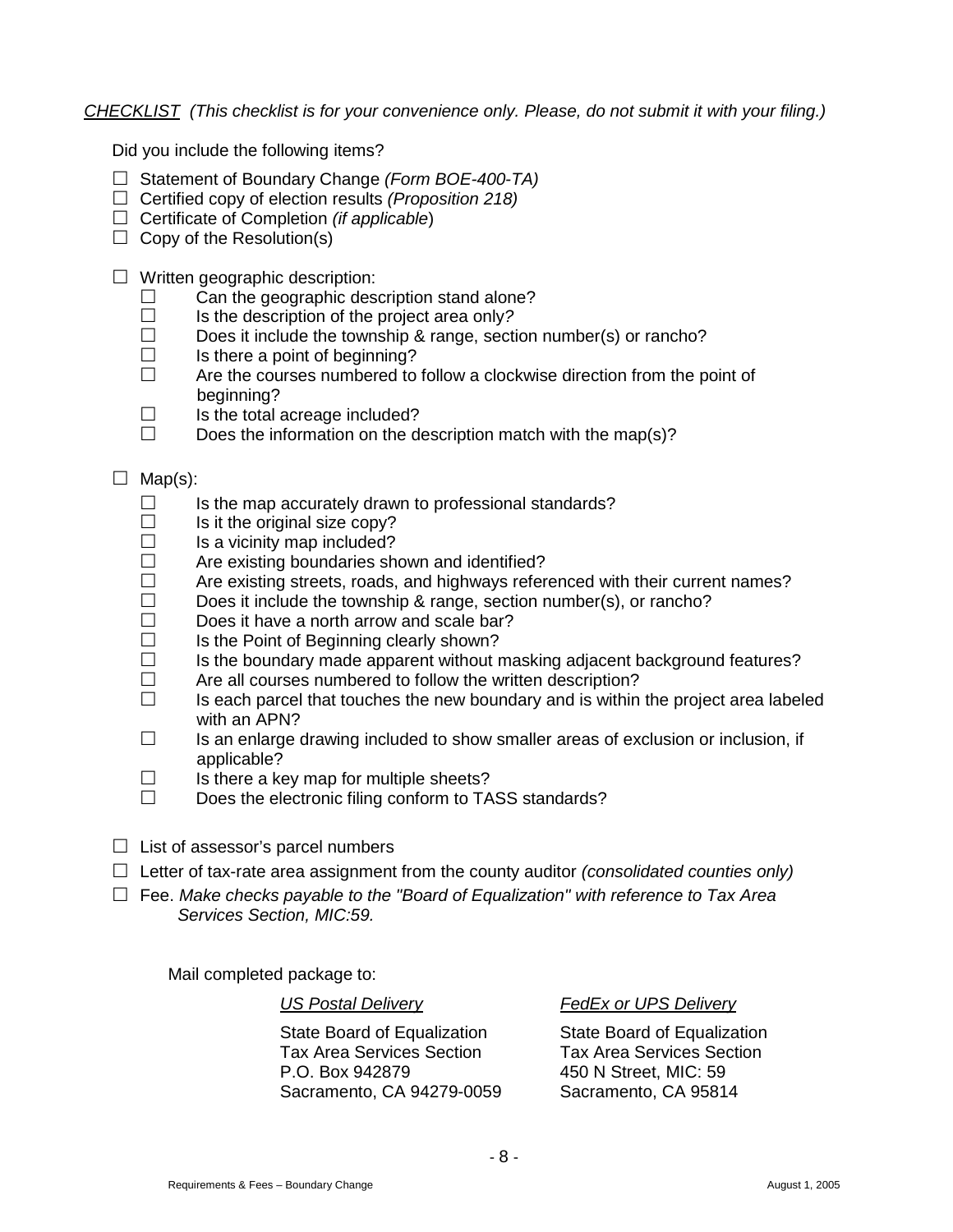## *"E X A M P L E"*

### **ANNEXATION NO. 2001-03 ANNEXATION TO CLEARWATER SANITATION DISTRICT GEOGRAPHIC DESCRIPTION**

All that certain real property, situate in portion of Section 7, Township 2 South, Range 11 East, Mount Diablo Base and Meridian, in the County of George, State of California, described as follows:

**Beginning** at the centerline of Magnolia Street and Essey Circle, 50 feet wide, also being the existing Clearwater Sanitation District boundary;

Thence, (1) South 00°05'00" West 25.00 feet along the existing boundary;

Thence, (2) South 89°15'00" East 145.00 feet;

Thence, (3) South 05°25'09" West 260.00 feet;

Thence, leaving the existing district boundary, (4) North 88°45'20" West 390.00 feet;

Thence, (5) North 03°20'00" West 210.00 feet to a point on the center line of said Magnolia Street;

Thence, (6) North 89°15'00" East 150.00 feet to the **Point of beginning** and containing **2.75** acres of land more or less.

*For assessment purposes only. This description of land is not a legal property description as defined in the Subdivision Map Act and may not be used as the basis for an offer for sale of the land described.*